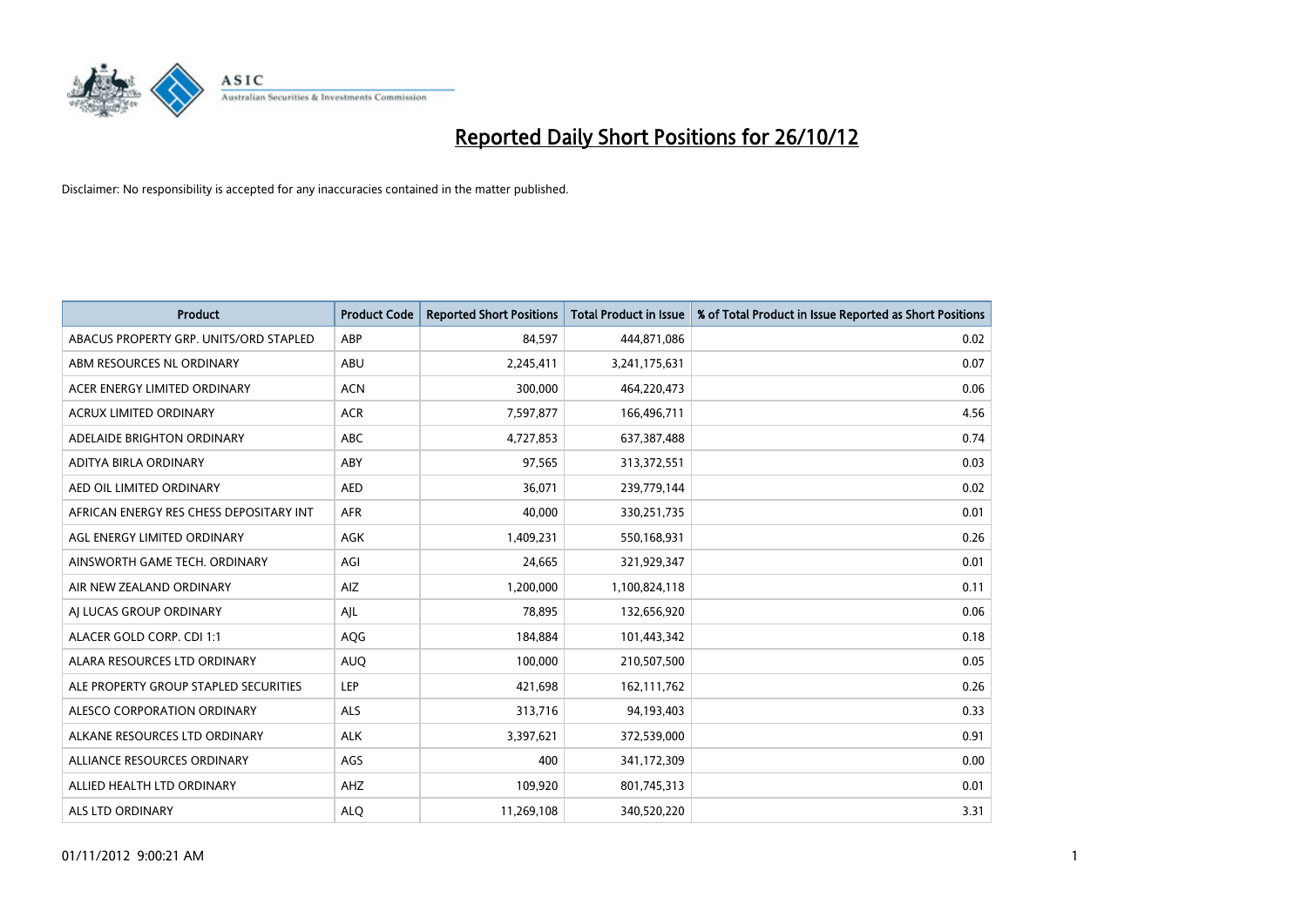

| <b>Product</b>                          | <b>Product Code</b> | <b>Reported Short Positions</b> | <b>Total Product in Issue</b> | % of Total Product in Issue Reported as Short Positions |
|-----------------------------------------|---------------------|---------------------------------|-------------------------------|---------------------------------------------------------|
| ALUMINA LIMITED ORDINARY                | <b>AWC</b>          | 184, 161, 924                   | 2,440,196,187                 | 7.55                                                    |
| AMCOM TELECOMM. ORDINARY                | <b>AMM</b>          | 231,085                         | 244,541,792                   | 0.09                                                    |
| AMCOR LIMITED ORDINARY                  | AMC                 | 3,399,300                       | 1,206,684,923                 | 0.28                                                    |
| AMP LIMITED ORDINARY                    | AMP                 | 7,112,845                       | 2,930,423,546                 | 0.24                                                    |
| AMPELLA MINING ORDINARY                 | <b>AMX</b>          | 5,678,560                       | 247,500,493                   | 2.29                                                    |
| ANGLOGOLD ASHANTI CDI 5:1               | AGG                 | 500                             | 89,207,765                    | 0.00                                                    |
| ANSELL LIMITED ORDINARY                 | <b>ANN</b>          | 3,986,329                       | 130,768,652                   | 3.05                                                    |
| ANTARES ENERGY LTD ORDINARY             | <b>AZZ</b>          | 556,136                         | 257,000,000                   | 0.22                                                    |
| ANZ BANKING GRP LTD ORDINARY            | ANZ                 | 6,072,094                       | 2,717,478,378                 | 0.22                                                    |
| APA GROUP STAPLED SECURITIES            | <b>APA</b>          | 16,573,172                      | 766,471,538                   | 2.16                                                    |
| APN NEWS & MEDIA ORDINARY               | <b>APN</b>          | 12,147,967                      | 661,526,586                   | 1.84                                                    |
| AQUARIUS PLATINUM. ORDINARY             | <b>AOP</b>          | 12,650,343                      | 486,851,336                   | 2.60                                                    |
| AQUILA RESOURCES ORDINARY               | <b>AQA</b>          | 7,066,732                       | 411,804,442                   | 1.72                                                    |
| ARAFURA RESOURCE LTD ORDINARY           | ARU                 | 4,289,161                       | 396,004,144                   | 1.08                                                    |
| ARB CORPORATION ORDINARY                | <b>ARP</b>          | 41,725                          | 72,481,302                    | 0.06                                                    |
| ARDENT LEISURE GROUP STAPLED SECURITIES | AAD                 | 204,495                         | 397,678,680                   | 0.05                                                    |
| ARISTOCRAT LEISURE ORDINARY             | ALL                 | 19,726,946                      | 551,418,047                   | 3.58                                                    |
| <b>ARRIUM LTD ORDINARY</b>              | ARI                 | 6,472,910                       | 1,351,527,328                 | 0.48                                                    |
| <b>ASCIANO LIMITED ORDINARY</b>         | <b>AIO</b>          | 4,173,321                       | 975,385,664                   | 0.43                                                    |
| ASG GROUP LIMITED ORDINARY              | <b>ASZ</b>          | 1,347,560                       | 177, 187, 512                 | 0.76                                                    |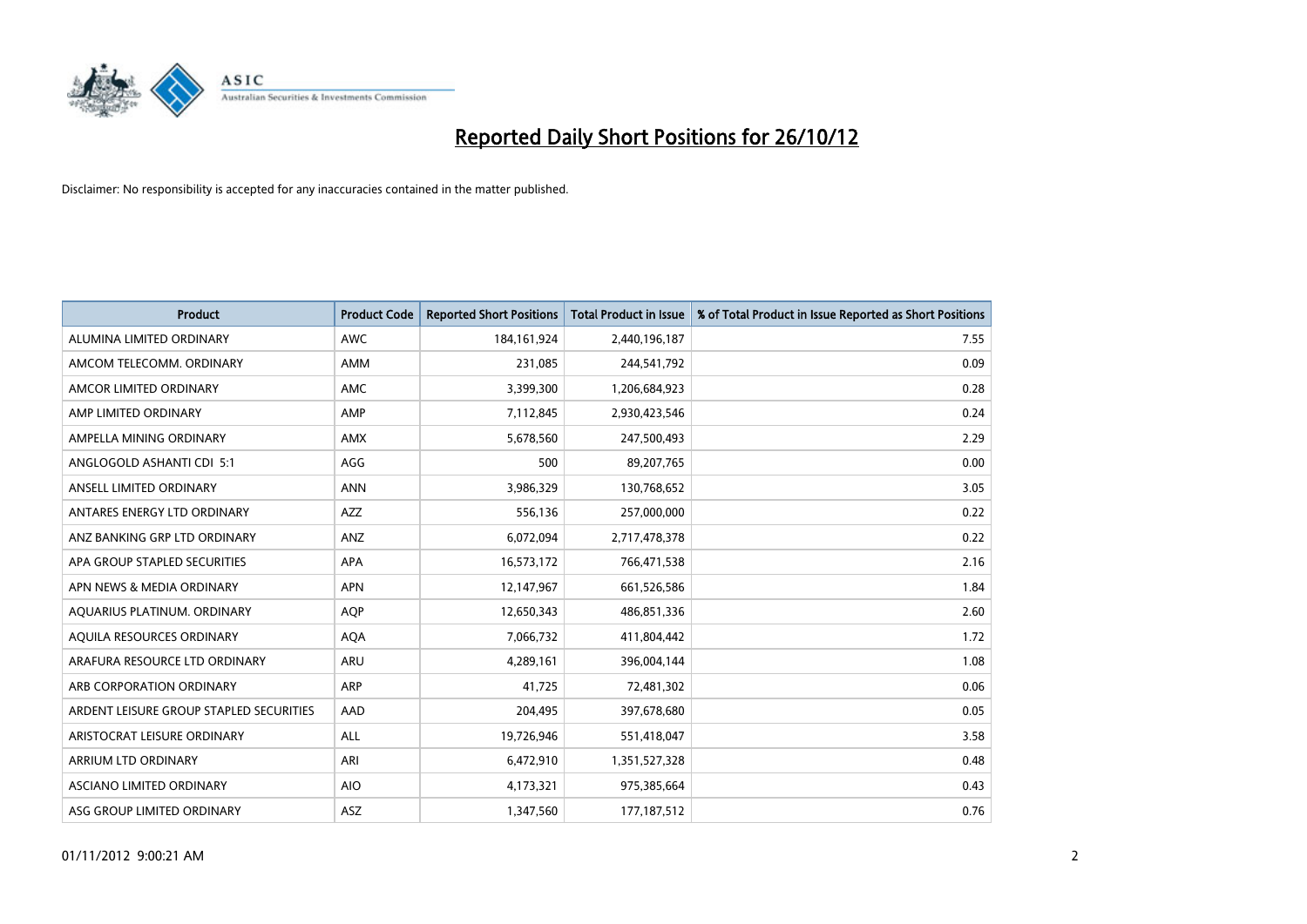

| <b>Product</b>                          | <b>Product Code</b> | <b>Reported Short Positions</b> | <b>Total Product in Issue</b> | % of Total Product in Issue Reported as Short Positions |
|-----------------------------------------|---------------------|---------------------------------|-------------------------------|---------------------------------------------------------|
| ASPEN GROUP ORD/UNITS STAPLED           | APZ                 | 7,973,367                       | 1,197,188,521                 | 0.67                                                    |
| ASPIRE MINING LTD ORDINARY              | <b>AKM</b>          | 269,265                         | 620,594,556                   | 0.04                                                    |
| ASTRO JAP PROP GROUP STAPLED SECURITIES | AJA                 | 2,554                           | 58,445,002                    | 0.00                                                    |
| ASX LIMITED ORDINARY                    | ASX                 | 2,926,469                       | 175,136,729                   | 1.67                                                    |
| ATLAS IRON LIMITED ORDINARY             | <b>AGO</b>          | 12,175,597                      | 904,805,993                   | 1.35                                                    |
| AURORA OIL & GAS ORDINARY               | <b>AUT</b>          | 5,775,039                       | 447,885,778                   | 1.29                                                    |
| AUSDRILL LIMITED ORDINARY               | <b>ASL</b>          | 6,347,016                       | 304,763,954                   | 2.08                                                    |
| AUSENCO LIMITED ORDINARY                | <b>AAX</b>          | 818,850                         | 123,872,665                   | 0.66                                                    |
| AUSGOLD LIMITED ORDINARY                | <b>AUC</b>          | 50,000                          | 153,902,750                   | 0.03                                                    |
| <b>AUSTAL LIMITED ORDINARY</b>          | ASB                 | 146,446                         | 190,674,573                   | 0.08                                                    |
| AUSTEX OIL LIMITED ORDINARY             | <b>AOK</b>          | 429,691                         | 358,084,374                   | 0.12                                                    |
| AUSTIN ENGINEERING ORDINARY             | ANG                 | 252,101                         | 72,314,403                    | 0.35                                                    |
| AUSTRALAND PROPERTY STAPLED SECURITY    | <b>ALZ</b>          | 384,255                         | 576,846,597                   | 0.07                                                    |
| AUSTRALIAN AGRICULT, ORDINARY           | AAC                 | 601.691                         | 312,905,085                   | 0.19                                                    |
| AUSTRALIAN FOUNDAT, ORDINARY            | AFI                 | 168                             | 1,034,118,904                 | 0.00                                                    |
| AUSTRALIAN INFRASTR, UNITS/ORDINARY     | <b>AIX</b>          | 3,394,423                       | 620,733,944                   | 0.55                                                    |
| AUSTRALIAN PHARM, ORDINARY              | API                 | 211,944                         | 488,115,883                   | 0.04                                                    |
| AUTOMOTIVE HOLDINGS ORDINARY            | <b>AHE</b>          | 404                             | 260,579,682                   | 0.00                                                    |
| AVIENNINGS LIMITED ORDINARY             | AVI                 | 175,000                         | 274,588,694                   | 0.06                                                    |
| AWE LIMITED ORDINARY                    | <b>AWE</b>          | 2.840.487                       | 521,871,941                   | 0.54                                                    |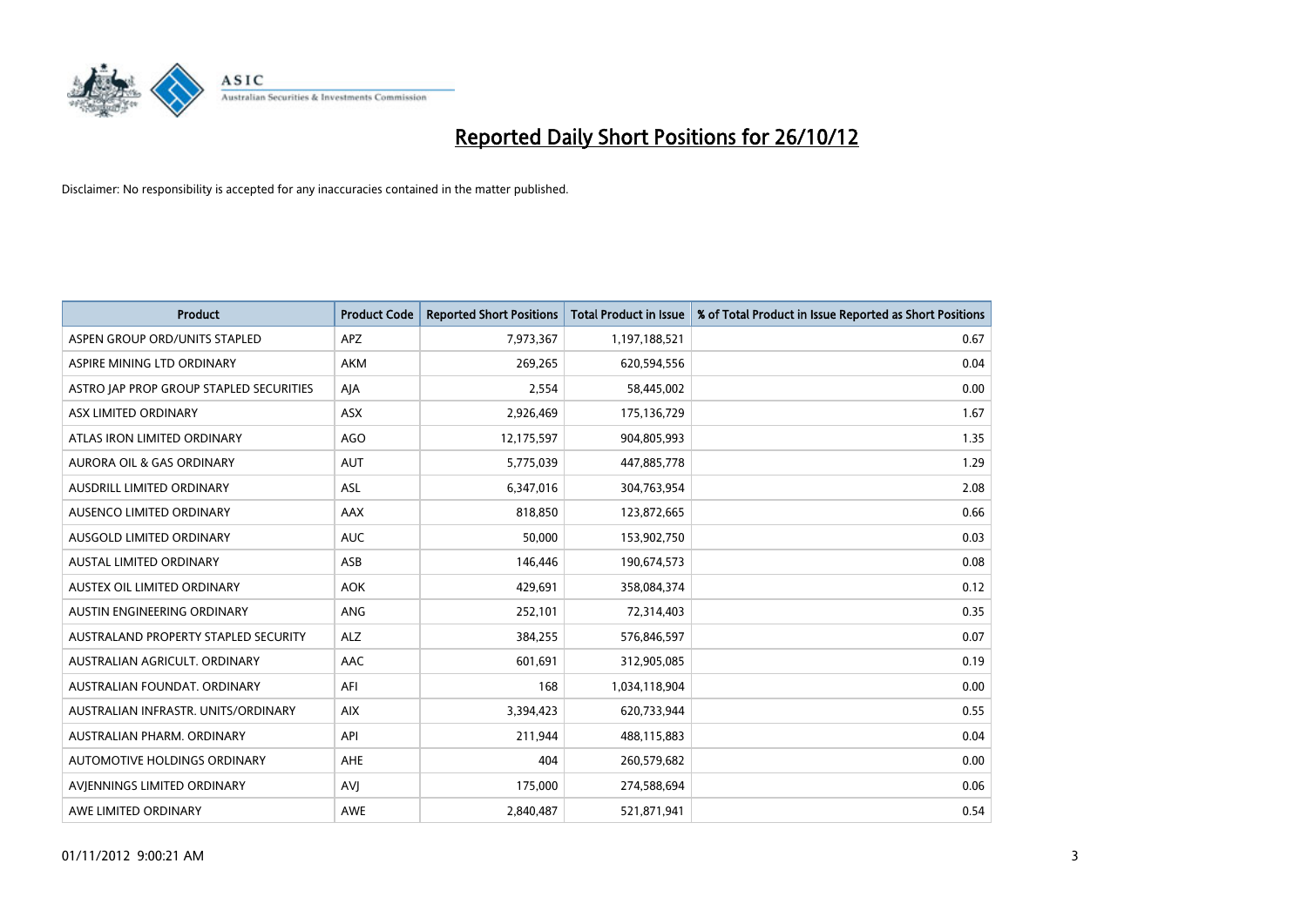

| <b>Product</b>                       | <b>Product Code</b> | <b>Reported Short Positions</b> | <b>Total Product in Issue</b> | % of Total Product in Issue Reported as Short Positions |
|--------------------------------------|---------------------|---------------------------------|-------------------------------|---------------------------------------------------------|
| AZIMUTH RES LTD ORDINARY             | <b>AZH</b>          | 1,079,847                       | 419,864,886                   | 0.26                                                    |
| BANDANNA ENERGY ORDINARY             | <b>BND</b>          | 9,330,036                       | 528,481,199                   | 1.77                                                    |
| BANK OF QUEENSLAND. ORDINARY         | <b>BOQ</b>          | 9,490,699                       | 308,797,224                   | 3.07                                                    |
| <b>BASE RES LIMITED ORDINARY</b>     | <b>BSE</b>          | 403,297                         | 551,371,892                   | 0.07                                                    |
| <b>BATHURST RESOURCES ORDINARY</b>   | <b>BTU</b>          | 36,978,076                      | 696,747,997                   | 5.31                                                    |
| <b>BC IRON LIMITED ORDINARY</b>      | <b>BCI</b>          | 160,040                         | 103,861,000                   | 0.15                                                    |
| BEACH ENERGY LIMITED ORDINARY        | <b>BPT</b>          | 21,412,212                      | 1,263,677,572                 | 1.69                                                    |
| BEADELL RESOURCE LTD ORDINARY        | <b>BDR</b>          | 8,525,118                       | 740,204,752                   | 1.15                                                    |
| BENDIGO AND ADELAIDE ORDINARY        | <b>BEN</b>          | 9,519,960                       | 402,272,536                   | 2.37                                                    |
| BERKELEY RESOURCES ORDINARY          | <b>BKY</b>          | 179,585                         | 179,393,273                   | 0.10                                                    |
| <b>BHP BILLITON LIMITED ORDINARY</b> | <b>BHP</b>          | 9,294,000                       | 3,211,691,105                 | 0.29                                                    |
| <b>BILLABONG ORDINARY</b>            | <b>BBG</b>          | 8,346,573                       | 478,944,292                   | 1.74                                                    |
| <b>BIOTA HOLDINGS ORDINARY</b>       | <b>BTA</b>          | 4,764,279                       | 182,763,651                   | 2.61                                                    |
| <b>BLACKMORES LIMITED ORDINARY</b>   | <b>BKL</b>          | 470                             | 16,909,167                    | 0.00                                                    |
| <b>BLACKTHORN RESOURCES ORDINARY</b> | <b>BTR</b>          | 150,206                         | 164,285,950                   | 0.09                                                    |
| BLUESCOPE STEEL LTD ORDINARY         | <b>BSL</b>          | 14,932,420                      | 3,349,185,247                 | 0.45                                                    |
| <b>BOART LONGYEAR ORDINARY</b>       | <b>BLY</b>          | 4,413,140                       | 461,163,412                   | 0.96                                                    |
| BORAL LIMITED. ORDINARY              | <b>BLD</b>          | 42,803,966                      | 766,235,816                   | 5.59                                                    |
| <b>BRADKEN LIMITED ORDINARY</b>      | <b>BKN</b>          | 5,359,464                       | 169,240,662                   | 3.17                                                    |
| <b>BRAMBLES LIMITED ORDINARY</b>     | <b>BXB</b>          | 5,164,788                       | 1,555,255,034                 | 0.33                                                    |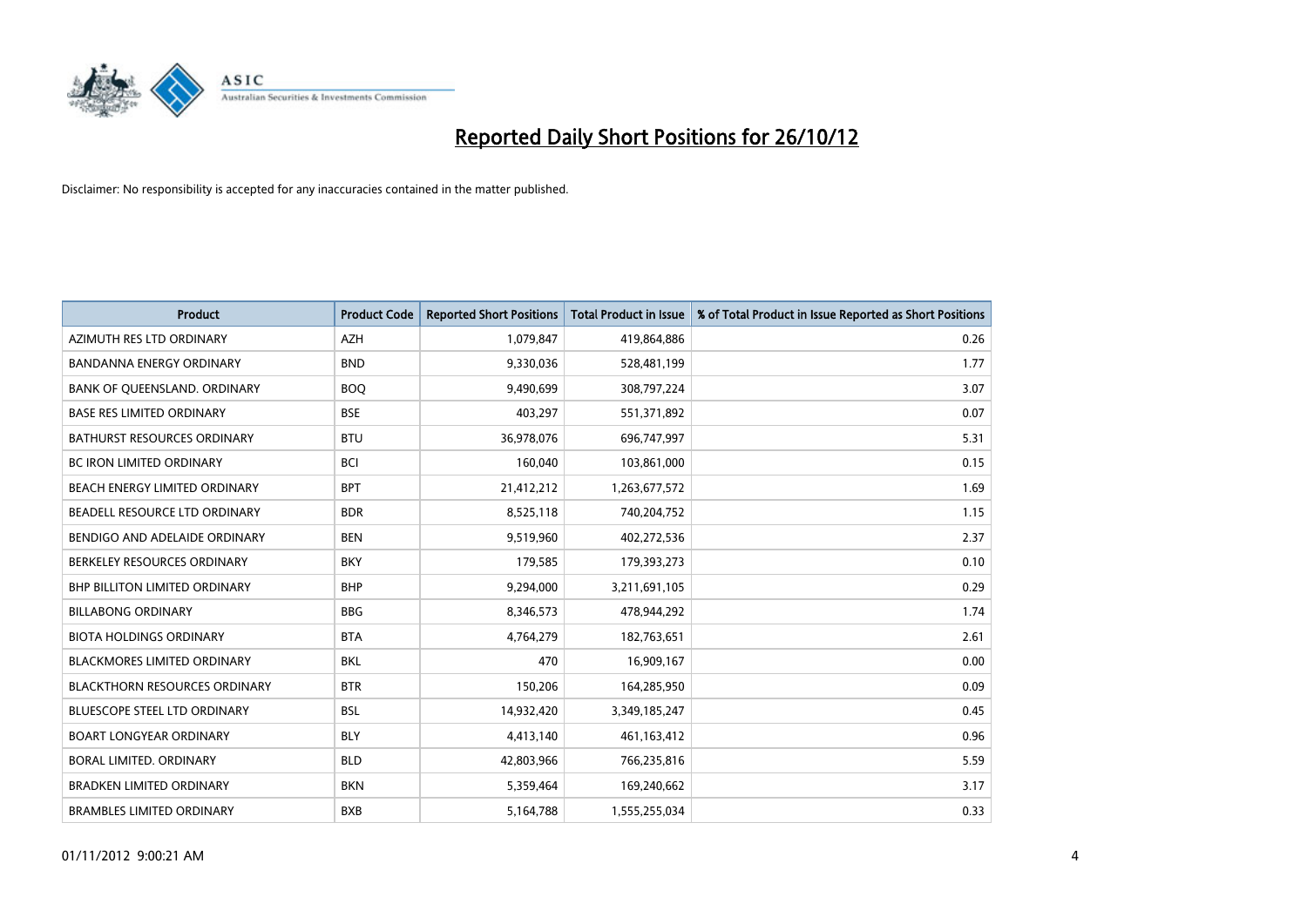

| <b>Product</b>                          | <b>Product Code</b> | <b>Reported Short Positions</b> | <b>Total Product in Issue</b> | % of Total Product in Issue Reported as Short Positions |
|-----------------------------------------|---------------------|---------------------------------|-------------------------------|---------------------------------------------------------|
| <b>BREVILLE GROUP LTD ORDINARY</b>      | <b>BRG</b>          | 792,453                         | 130,095,322                   | 0.61                                                    |
| <b>BRICKWORKS LIMITED ORDINARY</b>      | <b>BKW</b>          | 77,750                          | 147,818,132                   | 0.05                                                    |
| BT INVESTMENT MNGMNT ORDINARY           | <b>BTT</b>          | 372,620                         | 267,906,977                   | 0.14                                                    |
| BUCCANEER ENERGY LTD ORDINARY           | <b>BCC</b>          | 1,500,000                       | 1,321,445,371                 | 0.11                                                    |
| <b>BURU ENERGY ORDINARY</b>             | <b>BRU</b>          | 9,401,345                       | 266,297,599                   | 3.53                                                    |
| <b>BWP TRUST ORDINARY UNITS</b>         | <b>BWP</b>          | 3,908,988                       | 533,645,790                   | 0.73                                                    |
| CABCHARGE AUSTRALIA ORDINARY            | CAB                 | 5,034,484                       | 120,430,683                   | 4.18                                                    |
| CALIBRE GROUP LTD ORDINARY              | <b>CGH</b>          | 252,799                         | 293,192,506                   | 0.09                                                    |
| CALTEX AUSTRALIA ORDINARY               | <b>CTX</b>          | 3,042,684                       | 270,000,000                   | 1.13                                                    |
| CAPE LAMBERT RES LTD ORDINARY           | <b>CFE</b>          | 523,134                         | 689,108,792                   | 0.08                                                    |
| CARABELLA RES LTD ORDINARY              | <b>CLR</b>          | 76,079                          | 133,642,797                   | 0.06                                                    |
| <b>CARBON ENERGY ORDINARY</b>           | <b>CNX</b>          | 48,071                          | 776,306,566                   | 0.01                                                    |
| CARDNO LIMITED ORDINARY                 | <b>CDD</b>          | 4,227,624                       | 138,929,385                   | 3.04                                                    |
| CARNARVON PETROLEUM ORDINARY            | <b>CVN</b>          | 2,555,317                       | 797,569,646                   | 0.32                                                    |
| CARSALES.COM LTD ORDINARY               | <b>CRZ</b>          | 11,106,606                      | 235,162,628                   | 4.72                                                    |
| CEDAR WOODS PROP. ORDINARY              | <b>CWP</b>          | 20,621                          | 72,189,514                    | 0.03                                                    |
| CENTRAL PETROLEUM ORDINARY              | <b>CTP</b>          | 1,184,464                       | 1,384,977,265                 | 0.09                                                    |
| CENTRO RETAIL AUST ORD/UNIT STAPLED SEC | <b>CRF</b>          | 2,732,320                       | 1,427,391,696                 | 0.19                                                    |
| CERAMIC FUEL CELLS ORDINARY             | CFU                 | 275                             | 1,558,731,320                 | 0.00                                                    |
| CFS RETAIL TRUST GRP STAPLED SECURITIES | <b>CFX</b>          | 42,371,902                      | 2,828,495,659                 | 1.50                                                    |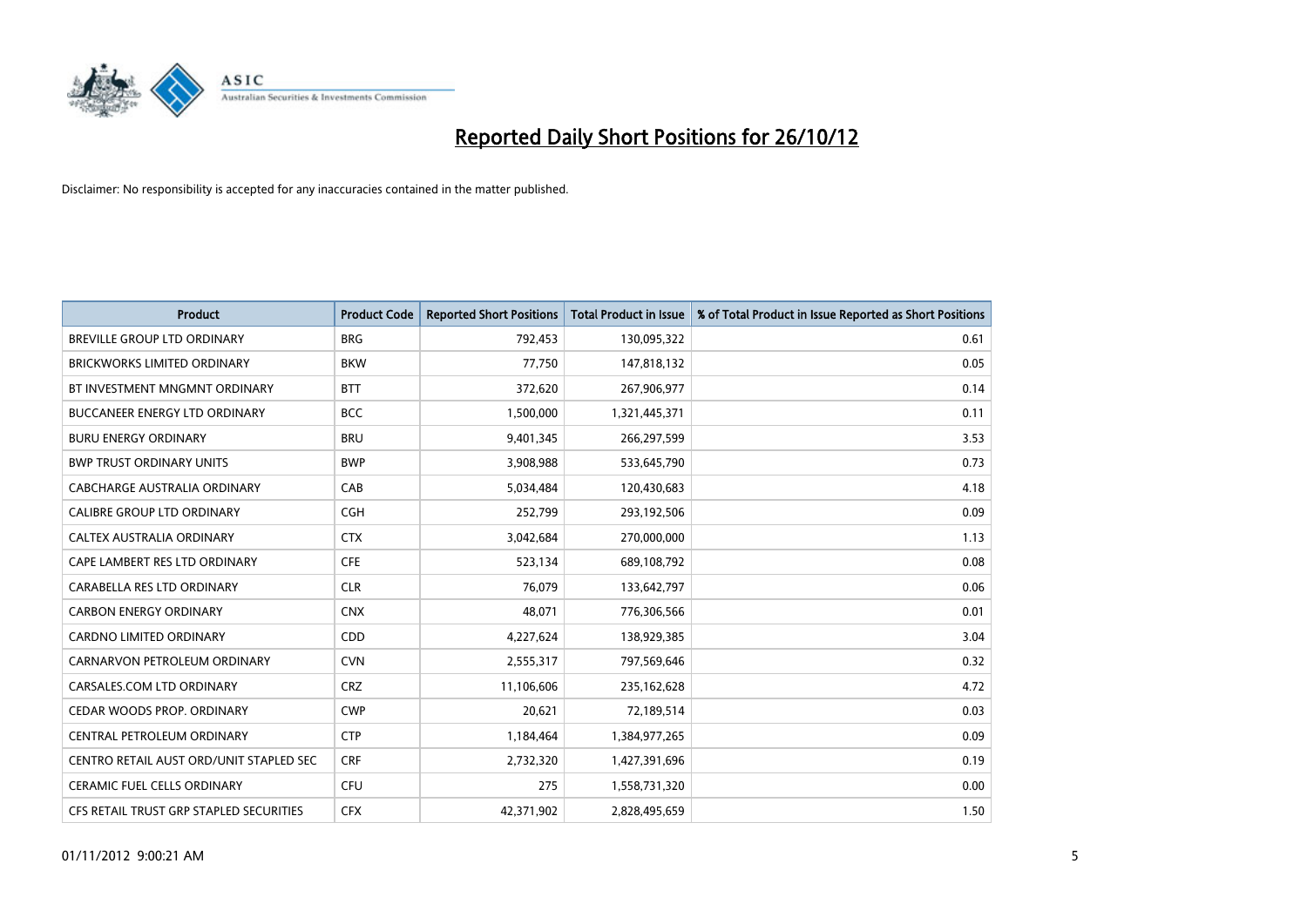

| <b>Product</b>                           | <b>Product Code</b> | <b>Reported Short Positions</b> | <b>Total Product in Issue</b> | % of Total Product in Issue Reported as Short Positions |
|------------------------------------------|---------------------|---------------------------------|-------------------------------|---------------------------------------------------------|
| CHALLENGER DIV.PRO. STAPLED UNITS        | <b>CDI</b>          | 4,519                           | 214,101,013                   | 0.00                                                    |
| <b>CHALLENGER INFRAST, STAPLED UNITS</b> | <b>CIF</b>          | 962,092                         | 316,223,785                   | 0.30                                                    |
| <b>CHALLENGER LIMITED ORDINARY</b>       | <b>CGF</b>          | 8,511,962                       | 544,652,710                   | 1.56                                                    |
| CHARTER HALL GROUP STAPLED US PROHIBIT.  | <b>CHC</b>          | 326,657                         | 298,684,347                   | 0.11                                                    |
| <b>CHARTER HALL RETAIL UNITS</b>         | <b>CQR</b>          | 2,784,664                       | 328,614,171                   | 0.85                                                    |
| <b>CHORUS LIMITED ORDINARY</b>           | <b>CNU</b>          | 915,542                         | 385,082,123                   | 0.24                                                    |
| CITIGOLD CORP LTD ORDINARY               | <b>CTO</b>          | 1,234,834                       | 1,238,622,051                 | 0.10                                                    |
| <b>CLOUGH LIMITED ORDINARY</b>           | <b>CLO</b>          | 143,788                         | 773,989,006                   | 0.02                                                    |
| <b>CNPR GRP UNITS/ORD STAPLED</b>        | <b>CNP</b>          | 2,537                           | 972,414,514                   | 0.00                                                    |
| COAL OF AFRICA LTD ORDINARY              | <b>CZA</b>          | 90,137                          | 800,951,034                   | 0.01                                                    |
| COALSPUR MINES LTD ORDINARY              | <b>CPL</b>          | 13,270,750                      | 620,729,899                   | 2.14                                                    |
| COCA-COLA AMATIL ORDINARY                | <b>CCL</b>          | 3,953,276                       | 762,133,414                   | 0.52                                                    |
| COCHLEAR LIMITED ORDINARY                | <b>COH</b>          | 4,605,838                       | 56,975,605                    | 8.08                                                    |
| <b>COCKATOO COAL ORDINARY</b>            | <b>COK</b>          | 14,057,098                      | 1,016,746,908                 | 1.38                                                    |
| CODAN LIMITED ORDINARY                   | <b>CDA</b>          | 56,295                          | 176,862,573                   | 0.03                                                    |
| <b>COFFEY INTERNATIONAL ORDINARY</b>     | COF                 | 193,476                         | 255,833,165                   | 0.08                                                    |
| <b>COLLINS FOODS LTD ORDINARY</b>        | <b>CKF</b>          | 23,670                          | 93,000,003                    | 0.03                                                    |
| COMMONWEALTH BANK, ORDINARY              | <b>CBA</b>          | 14,051,734                      | 1,609,180,841                 | 0.87                                                    |
| <b>COMMONWEALTH PROP ORDINARY UNITS</b>  | <b>CPA</b>          | 18,931,175                      | 2,347,003,413                 | 0.81                                                    |
| <b>COMPASS RESOURCES ORDINARY</b>        | <b>CMR</b>          | 7,472                           | 1,403,744,100                 | 0.00                                                    |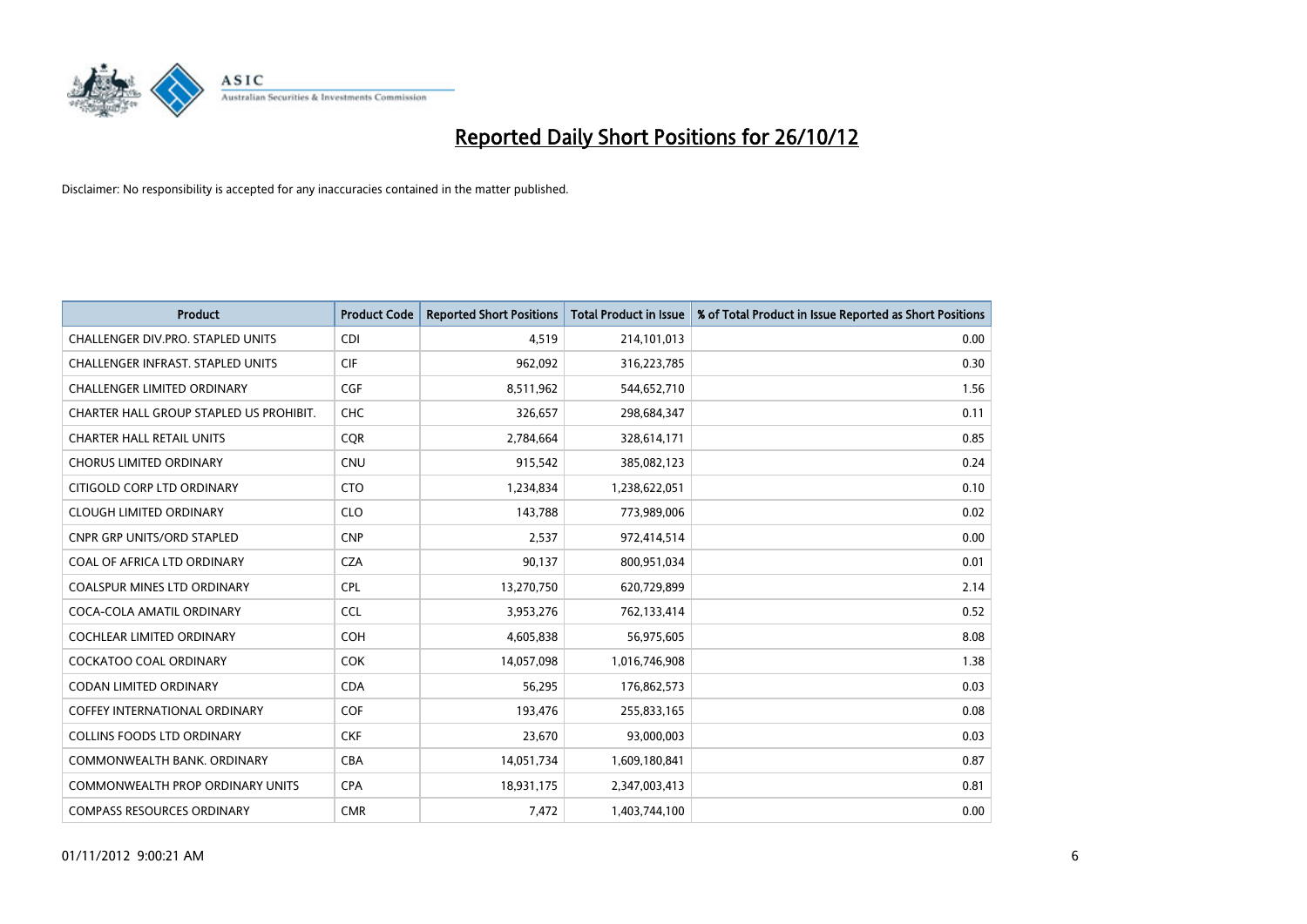

| <b>Product</b>                          | <b>Product Code</b> | <b>Reported Short Positions</b> | <b>Total Product in Issue</b> | % of Total Product in Issue Reported as Short Positions |
|-----------------------------------------|---------------------|---------------------------------|-------------------------------|---------------------------------------------------------|
| COMPUTERSHARE LTD ORDINARY              | CPU                 | 8,013,556                       | 555,664,059                   | 1.44                                                    |
| CONSOLIDATED MEDIA. ORDINARY            | <b>CMI</b>          | 88,696                          | 561,834,996                   | 0.02                                                    |
| CONTINENTAL COAL LTD ORDINARY           | CCC                 | 983                             | 445,894,046                   | 0.00                                                    |
| COOPER ENERGY LTD ORDINARY              | <b>COE</b>          | 184,886                         | 328,694,257                   | 0.06                                                    |
| <b>CORP TRAVEL LIMITED ORDINARY</b>     | <b>CTD</b>          | 134,863                         | 74,971,020                    | 0.18                                                    |
| <b>CREDIT CORP GROUP ORDINARY</b>       | <b>CCP</b>          | 65,450                          | 45,932,899                    | 0.14                                                    |
| <b>CROMWELL PROP STAPLED SECURITIES</b> | <b>CMW</b>          | 374,869                         | 1,222,114,479                 | 0.03                                                    |
| <b>CROWN LIMITED ORDINARY</b>           | <b>CWN</b>          | 5,252,938                       | 728,394,185                   | 0.72                                                    |
| <b>CSG LIMITED ORDINARY</b>             | CSV                 | 722,103                         | 282,567,499                   | 0.26                                                    |
| <b>CSL LIMITED ORDINARY</b>             | <b>CSL</b>          | 2,491,815                       | 502,463,783                   | 0.50                                                    |
| <b>CSR LIMITED ORDINARY</b>             | <b>CSR</b>          | 38,182,467                      | 506,000,315                   | 7.55                                                    |
| <b>CUDECO LIMITED ORDINARY</b>          | CDU                 | 2,423,482                       | 188,343,961                   | 1.29                                                    |
| DART ENERGY LTD ORDINARY                | <b>DTE</b>          | 16,450,255                      | 812,965,406                   | 2.02                                                    |
| DATA#3 LIMITED ORDINARY                 | <b>DTL</b>          | 2,029                           | 153,974,950                   | 0.00                                                    |
| DAVID JONES LIMITED ORDINARY            | <b>DIS</b>          | 46,122,046                      | 528,655,600                   | 8.72                                                    |
| <b>DECMIL GROUP LIMITED ORDINARY</b>    | <b>DCG</b>          | 374,852                         | 168,203,219                   | 0.22                                                    |
| DEEP YELLOW LIMITED ORDINARY            | <b>DYL</b>          | 2                               | 1,424,173,961                 | 0.00                                                    |
| DEXUS PROPERTY GROUP STAPLED UNITS      | <b>DXS</b>          | 9,365,077                       | 4,839,024,176                 | 0.19                                                    |
| DISCOVERY METALS LTD ORDINARY           | <b>DML</b>          | 2,995,760                       | 484,771,941                   | 0.62                                                    |
| DOMINO PIZZA ENTERPR ORDINARY           | <b>DMP</b>          | 364,982                         | 70,092,674                    | 0.52                                                    |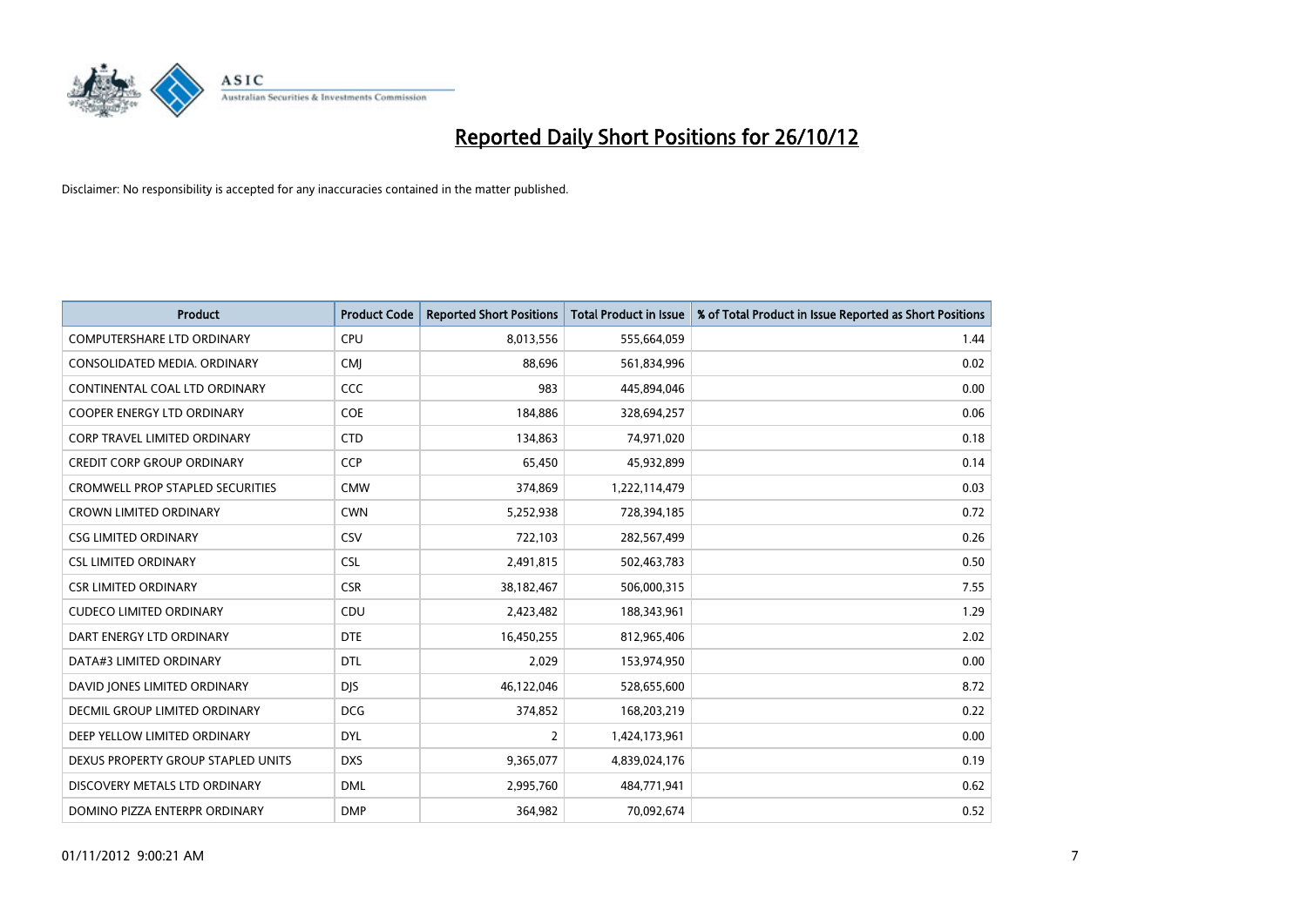

| <b>Product</b>                       | <b>Product Code</b> | <b>Reported Short Positions</b> | <b>Total Product in Issue</b> | % of Total Product in Issue Reported as Short Positions |
|--------------------------------------|---------------------|---------------------------------|-------------------------------|---------------------------------------------------------|
| DORAY MINERALS LTD ORDINARY          | <b>DRM</b>          | 119,392                         | 94,070,503                    | 0.13                                                    |
| DOWNER EDI LIMITED ORDINARY          | <b>DOW</b>          | 10,718,755                      | 429,100,296                   | 2.50                                                    |
| DRILLSEARCH ENERGY ORDINARY          | <b>DLS</b>          | 1,988,243                       | 386,468,803                   | 0.51                                                    |
| DUET GROUP STAPLED US PROHIBIT.      | <b>DUE</b>          | 2,859,463                       | 1,116,638,606                 | 0.26                                                    |
| DULUXGROUP LIMITED ORDINARY          | <b>DLX</b>          | 9,323,565                       | 368,984,902                   | 2.53                                                    |
| ECHO ENTERTAINMENT ORDINARY          | EGP                 | 12,993,811                      | 825,672,730                   | 1.57                                                    |
| ELDERS LIMITED ORDINARY              | <b>ELD</b>          | 17,659,212                      | 448,598,480                   | 3.94                                                    |
| ELEMENTAL MINERALS ORDINARY          | <b>ELM</b>          | 217,513                         | 243,614,280                   | 0.09                                                    |
| ELEMENTOS LIMITED ORDINARY           | <b>ELT</b>          | 16                              | 148,290,347                   | 0.00                                                    |
| <b>EMECO HOLDINGS ORDINARY</b>       | <b>EHL</b>          | 5,515,613                       | 627,358,365                   | 0.88                                                    |
| <b>ENDEAVOUR MIN CORP CDI 1:1</b>    | <b>EVR</b>          | 190,875                         | 124,063,901                   | 0.15                                                    |
| <b>ENERGY RESOURCES ORDINARY 'A'</b> | <b>ERA</b>          | 6,851,746                       | 517,725,062                   | 1.32                                                    |
| <b>ENERGY WORLD CORPOR, ORDINARY</b> | <b>EWC</b>          | 20,189,245                      | 1,734,166,672                 | 1.16                                                    |
| <b>ENVESTRA LIMITED ORDINARY</b>     | <b>ENV</b>          | 16,119,384                      | 1,572,392,111                 | 1.03                                                    |
| EQUATORIAL RES LTD ORDINARY          | EQX                 | 97,150                          | 117,235,353                   | 0.08                                                    |
| EVOLUTION MINING LTD ORDINARY        | <b>EVN</b>          | 1,449,095                       | 707,942,989                   | 0.20                                                    |
| FAIRFAX MEDIA LTD ORDINARY           | <b>FXI</b>          | 363,590,719                     | 2,351,955,725                 | 15.46                                                   |
| <b>FAR LTD ORDINARY</b>              | <b>FAR</b>          | 21,000,000                      | 2,499,846,742                 | 0.84                                                    |
| FISHER & PAYKEL APP. ORDINARY        | <b>FPA</b>          | 483,700                         | 724,235,162                   | 0.07                                                    |
| FISHER & PAYKEL H. ORDINARY          | <b>FPH</b>          | 34,877                          | 538,095,634                   | 0.01                                                    |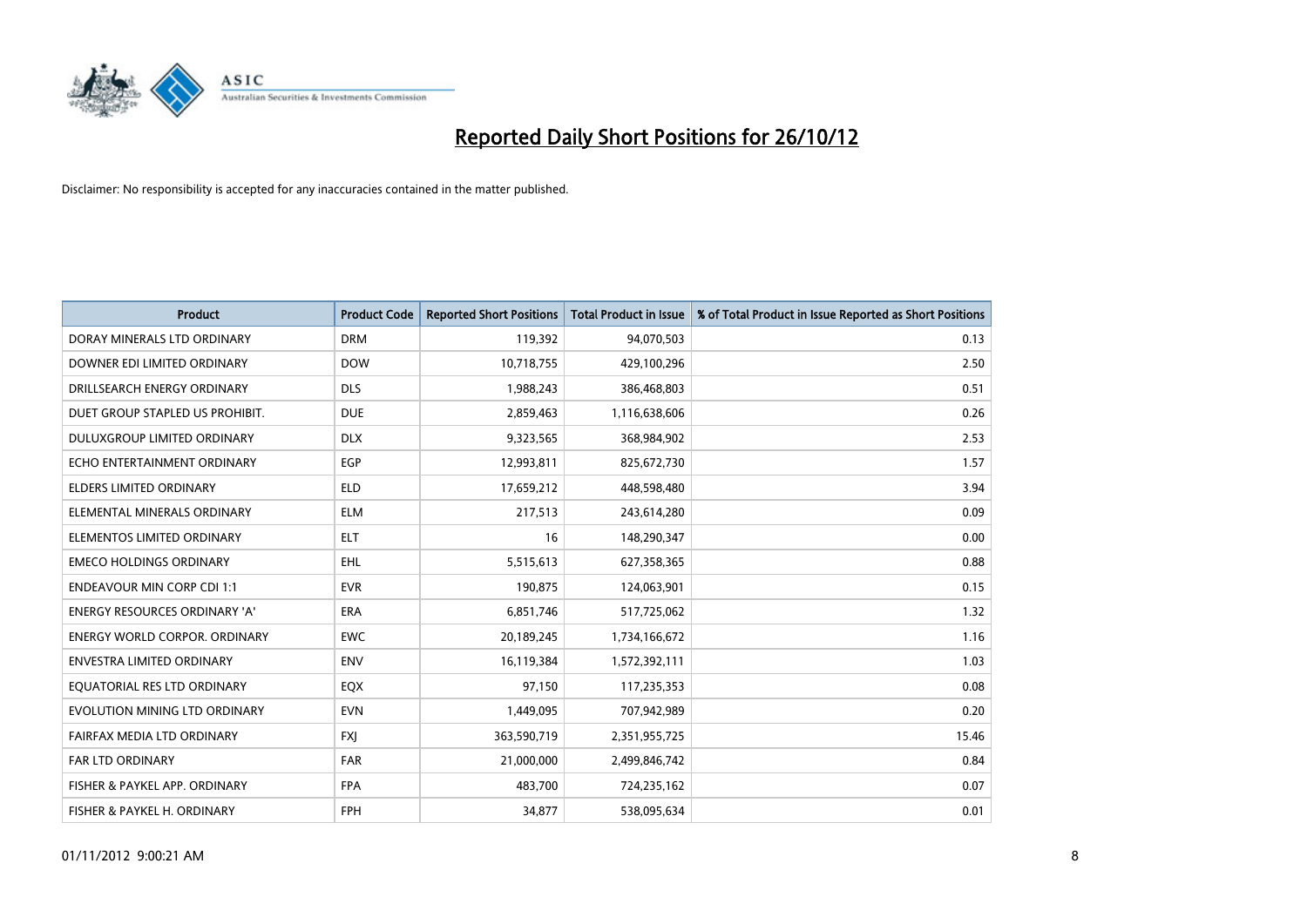

| <b>Product</b>                            | <b>Product Code</b> | <b>Reported Short Positions</b> | <b>Total Product in Issue</b> | % of Total Product in Issue Reported as Short Positions |
|-------------------------------------------|---------------------|---------------------------------|-------------------------------|---------------------------------------------------------|
| FKP PROPERTY GROUP STAPLED SECURITIES     | <b>FKP</b>          | 52,849,086                      | 2,251,016,386                 | 2.35                                                    |
| FLEETWOOD CORP ORDINARY                   | <b>FWD</b>          | 1,518,761                       | 59,781,187                    | 2.54                                                    |
| FLETCHER BUILDING ORDINARY                | <b>FBU</b>          | 6,873,650                       | 684,793,538                   | 1.00                                                    |
| FLEXIGROUP LIMITED ORDINARY               | <b>FXL</b>          | 201,843                         | 286,986,003                   | 0.07                                                    |
| <b>FLIGHT CENTRE ORDINARY</b>             | <b>FLT</b>          | 12,701,405                      | 100,149,257                   | 12.68                                                   |
| FLINDERS MINES LTD ORDINARY               | <b>FMS</b>          | 951,532                         | 1,821,300,404                 | 0.05                                                    |
| <b>FOCUS MINERALS LTD ORDINARY</b>        | <b>FML</b>          | 202,432                         | 4,320,773,701                 | 0.00                                                    |
| FORGE GROUP LIMITED ORDINARY              | FGE                 | 423,604                         | 86,169,014                    | 0.49                                                    |
| FORTESCUE METALS GRP ORDINARY             | <b>FMG</b>          | 204,607,745                     | 3,113,798,659                 | 6.57                                                    |
| <b>G.U.D. HOLDINGS ORDINARY</b>           | <b>GUD</b>          | 457,452                         | 71,341,319                    | 0.64                                                    |
| <b>G8 EDUCATION LIMITED ORDINARY</b>      | <b>GEM</b>          | 48,831                          | 236,093,926                   | 0.02                                                    |
| <b>GALAXY RESOURCES ORDINARY</b>          | <b>GXY</b>          | 2,883,163                       | 506,359,341                   | 0.57                                                    |
| <b>GENETIC TECHNOLOGIES ORDINARY</b>      | <b>GTG</b>          | 1,364,100                       | 474,971,819                   | 0.29                                                    |
| <b>GEODYNAMICS LIMITED ORDINARY</b>       | GDY                 | 850                             | 406,452,608                   | 0.00                                                    |
| <b>GINDALBIE METALS LTD ORDINARY</b>      | <b>GBG</b>          | 48,977,936                      | 1,247,487,454                 | 3.93                                                    |
| <b>GOODMAN FIELDER. ORDINARY</b>          | <b>GFF</b>          | 22,638,965                      | 1,955,559,207                 | 1.16                                                    |
| <b>GOODMAN GROUP STAPLED US PROHIBIT.</b> | <b>GMG</b>          | 10,253,463                      | 1,607,563,604                 | 0.64                                                    |
| <b>GPT GROUP STAPLED SEC.</b>             | <b>GPT</b>          | 6,525,087                       | 1,766,785,075                 | 0.37                                                    |
| <b>GRAINCORP LIMITED A CLASS ORDINARY</b> | <b>GNC</b>          | 2,103,086                       | 228,241,481                   | 0.92                                                    |
| <b>GRANGE RESOURCES. ORDINARY</b>         | <b>GRR</b>          | 1,768,575                       | 1,155,487,102                 | 0.15                                                    |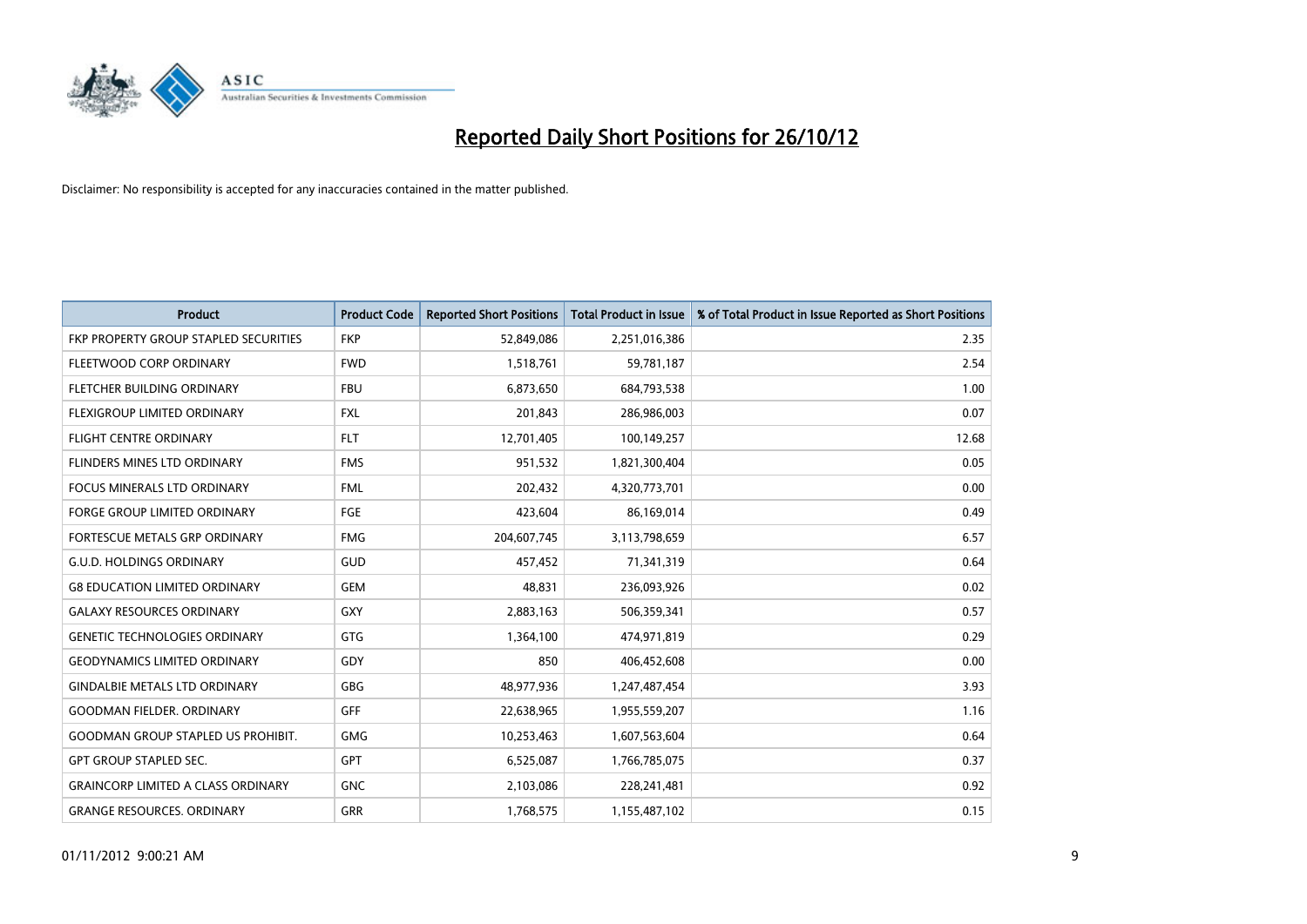

| <b>Product</b>                        | <b>Product Code</b> | <b>Reported Short Positions</b> | <b>Total Product in Issue</b> | % of Total Product in Issue Reported as Short Positions |
|---------------------------------------|---------------------|---------------------------------|-------------------------------|---------------------------------------------------------|
| <b>GREENLAND MIN EN LTD ORDINARY</b>  | GGG                 | 3,618,910                       | 539,479,385                   | 0.67                                                    |
| <b>GRYPHON MINERALS LTD ORDINARY</b>  | GRY                 | 14,499,411                      | 348,264,983                   | 4.16                                                    |
| <b>GUILDFORD COAL LTD ORDINARY</b>    | <b>GUF</b>          | 2,466,453                       | 521,046,899                   | 0.47                                                    |
| <b>GUIARAT NRE COAL LTD ORDINARY</b>  | <b>GNM</b>          | 7,956                           | 1,123,137,858                 | 0.00                                                    |
| <b>GUNNS LIMITED ORDINARY</b>         | <b>GNS</b>          | 51,528,090                      | 848,401,559                   | 6.07                                                    |
| <b>GWA GROUP LTD ORDINARY</b>         | <b>GWA</b>          | 11,863,208                      | 304,706,899                   | 3.89                                                    |
| HARVEY NORMAN ORDINARY                | <b>HVN</b>          | 96,558,071                      | 1,062,316,784                 | 9.09                                                    |
| HASTIE GROUP LIMITED ORDINARY         | <b>HST</b>          | 233,914                         | 137,353,504                   | 0.17                                                    |
| HASTINGS DIVERSIFIED STAPLED SECURITY | <b>HDF</b>          | 346,211                         | 560,324,158                   | 0.06                                                    |
| <b>HENDERSON GROUP CDI 1:1</b>        | <b>HGG</b>          | 5,218,741                       | 706,654,885                   | 0.74                                                    |
| HFA HOLDINGS LIMITED ORDINARY         | <b>HFA</b>          | 3,809                           | 117,332,831                   | 0.00                                                    |
| HILLGROVE RES LTD ORDINARY            | <b>HGO</b>          | 2,998,293                       | 1,022,760,221                 | 0.29                                                    |
| <b>HILLS HOLDINGS LTD ORDINARY</b>    | <b>HIL</b>          | 2,637,999                       | 246,500,444                   | 1.07                                                    |
| HORIZON OIL LIMITED ORDINARY          | <b>HZN</b>          | 33,540,014                      | 1,130,811,515                 | 2.97                                                    |
| <b>ICON ENERGY LIMITED ORDINARY</b>   | <b>ICN</b>          | 72                              | 469,301,394                   | 0.00                                                    |
| ILUKA RESOURCES ORDINARY              | ILU                 | 50,720,973                      | 418,700,517                   | 12.11                                                   |
| <b>IMDEX LIMITED ORDINARY</b>         | <b>IMD</b>          | 1,845,455                       | 208,235,426                   | 0.89                                                    |
| <b>INCITEC PIVOT ORDINARY</b>         | <b>IPL</b>          | 9,838,793                       | 1,628,730,107                 | 0.60                                                    |
| <b>INDEPENDENCE GROUP ORDINARY</b>    | <b>IGO</b>          | 6,005,320                       | 232,882,535                   | 2.58                                                    |
| INDOPHIL RESOURCES ORDINARY           | <b>IRN</b>          | 475,040                         | 1,203,146,194                 | 0.04                                                    |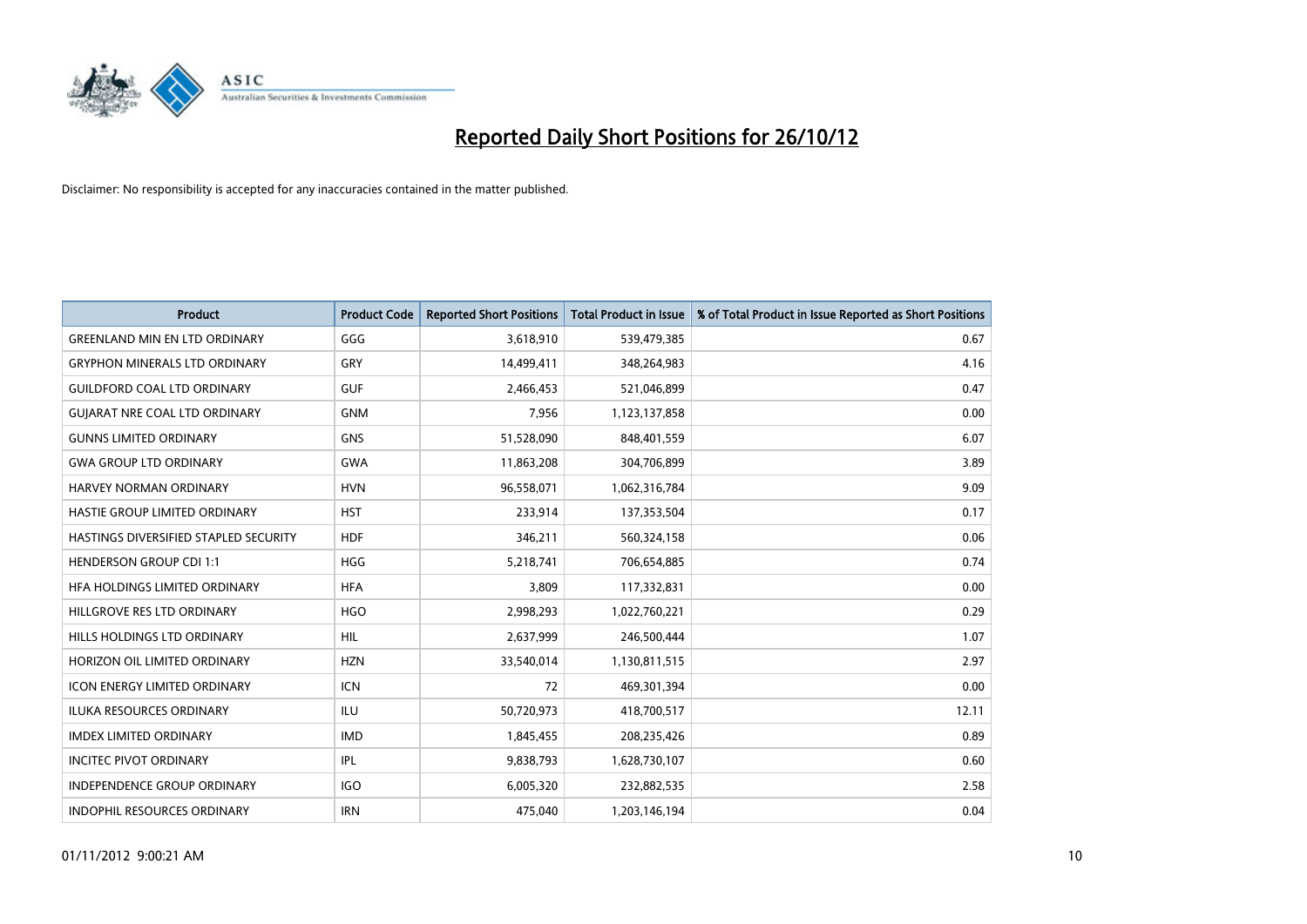

| <b>Product</b>                                  | <b>Product Code</b> | <b>Reported Short Positions</b> | <b>Total Product in Issue</b> | % of Total Product in Issue Reported as Short Positions |
|-------------------------------------------------|---------------------|---------------------------------|-------------------------------|---------------------------------------------------------|
| <b>INDUSTREA LIMITED ORDINARY</b>               | IDL                 | 9,285,074                       | 370,268,218                   | 2.51                                                    |
| INFIGEN ENERGY STAPLED SECURITIES               | <b>IFN</b>          | 4,013,547                       | 762,265,972                   | 0.53                                                    |
| <b>INSURANCE AUSTRALIA ORDINARY</b>             | IAG                 | 8,498,697                       | 2,079,034,021                 | 0.41                                                    |
| INTEGRA MINING LTD. ORDINARY                    | <b>IGR</b>          | 2,330,222                       | 934,440,899                   | 0.25                                                    |
| <b>INTREPID MINES ORDINARY</b>                  | <b>IAU</b>          | 7,118,398                       | 553,802,270                   | 1.29                                                    |
| <b>INVESTA OFFICE FUND STAPLED SECURITIES</b>   | <b>IOF</b>          | 2,050,701                       | 614,047,458                   | 0.33                                                    |
| <b>INVOCARE LIMITED ORDINARY</b>                | IVC                 | 3,258,377                       | 110,030,298                   | 2.96                                                    |
| ION LIMITED ORDINARY                            | <b>ION</b>          | 164,453                         | 256,365,105                   | 0.06                                                    |
| <b>IOOF HOLDINGS LTD ORDINARY</b>               | <b>IFL</b>          | 1,178,272                       | 229,794,395                   | 0.51                                                    |
| <b>IRESS LIMITED ORDINARY</b>                   | <b>IRE</b>          | 2,090,821                       | 128,620,231                   | 1.63                                                    |
| <b>IRON ORE HOLDINGS ORDINARY</b>               | <b>IOH</b>          | 39,352                          | 161,174,005                   | 0.02                                                    |
| <b>ISHARES GLB CONSSTA CDI 1:1</b>              | X                   | 848                             | 4,750,000                     | 0.02                                                    |
| ISHARES S&P EU 350 CDI 1:1                      | IEU                 | 3,442                           | 50,800,000                    | 0.01                                                    |
| <b>IVANHOE AUSTRALIA ORDINARY</b>               | <b>IVA</b>          | 1,850,867                       | 555,583,643                   | 0.33                                                    |
| <b>JAMES HARDIE INDUST CHESS DEPOSITARY INT</b> | <b>IHX</b>          | 8,733,067                       | 439,580,130                   | 1.99                                                    |
| <b>IB HI-FI LIMITED ORDINARY</b>                | <b>IBH</b>          | 20,983,191                      | 98,850,643                    | 21.23                                                   |
| KAGARA LTD ORDINARY                             | KZL                 | 3,001,465                       | 798,953,117                   | 0.38                                                    |
| KANGAROO RES LTD ORDINARY                       | <b>KRL</b>          | 191,687                         | 3,434,430,012                 | 0.01                                                    |
| KAROON GAS AUSTRALIA ORDINARY                   | <b>KAR</b>          | 450,323                         | 221,420,769                   | 0.20                                                    |
| KATHMANDU HOLD LTD ORDINARY                     | <b>KMD</b>          | 721,079                         | 200,165,940                   | 0.36                                                    |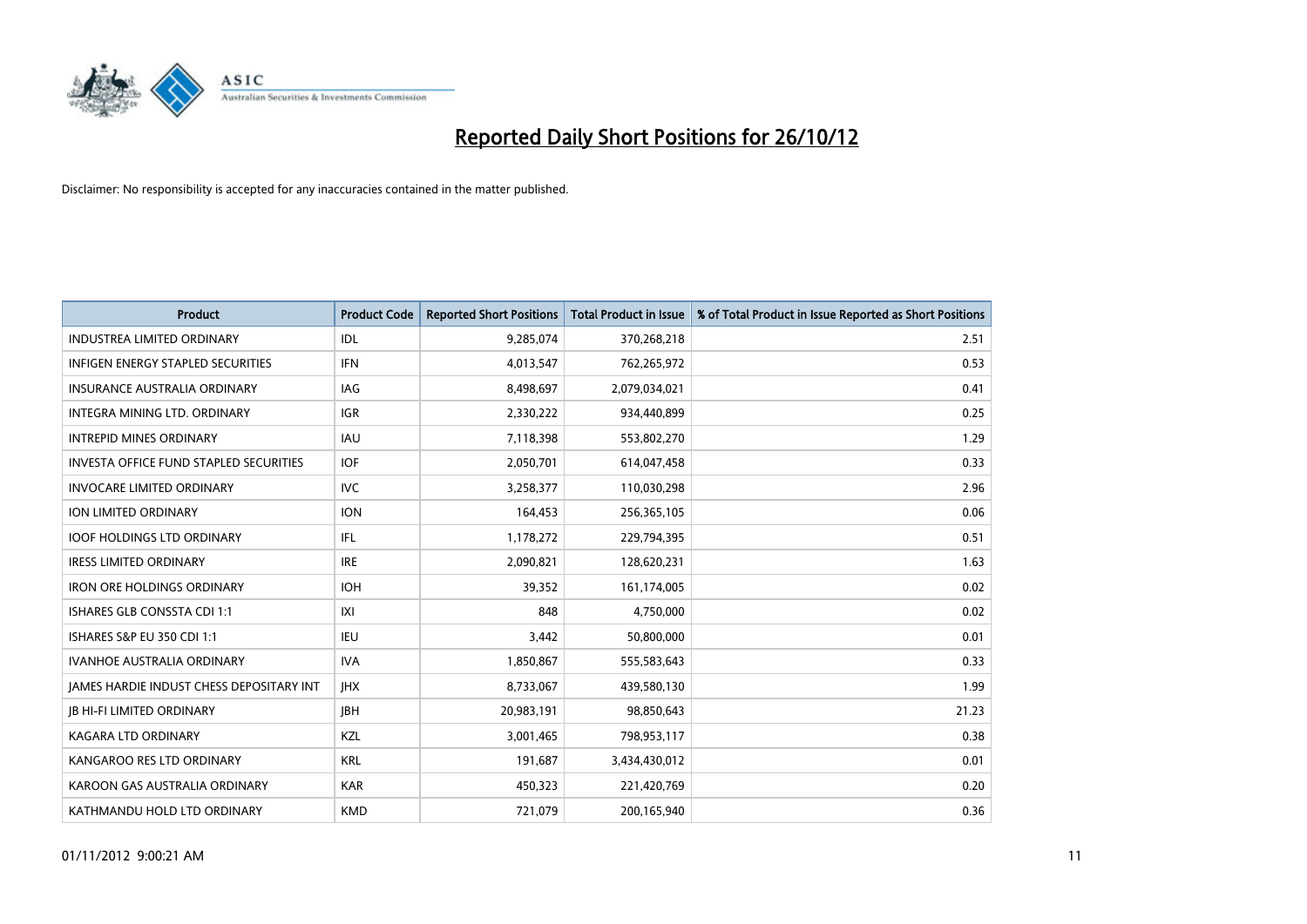

| <b>Product</b>                        | <b>Product Code</b> | <b>Reported Short Positions</b> | <b>Total Product in Issue</b> | % of Total Product in Issue Reported as Short Positions |
|---------------------------------------|---------------------|---------------------------------|-------------------------------|---------------------------------------------------------|
| <b>KBL MINING LIMITED ORDINARY</b>    | <b>KBL</b>          | 1.820                           | 292,335,629                   | 0.00                                                    |
| KENTOR GOLD LIMITED ORDINARY          | KGL                 | 275                             | 140,040,563                   | 0.00                                                    |
| KINGSGATE CONSOLID, ORDINARY          | <b>KCN</b>          | 6,448,965                       | 151,744,838                   | 4.25                                                    |
| KINGSROSE MINING LTD ORDINARY         | <b>KRM</b>          | 9,231                           | 290,111,217                   | 0.00                                                    |
| LEIGHTON HOLDINGS ORDINARY            | LEI                 | 11,840,292                      | 337,088,765                   | 3.51                                                    |
| LEND LEASE GROUP UNIT/ORD STAPLED     | LLC                 | 5,380,089                       | 574,351,883                   | 0.94                                                    |
| LINC ENERGY LTD ORDINARY              | <b>LNC</b>          | 14,175,849                      | 504,487,631                   | 2.81                                                    |
| LIQUEFIED NATURAL ORDINARY            | LNG                 | 272,800                         | 267,699,015                   | 0.10                                                    |
| <b>LYNAS CORPORATION ORDINARY</b>     | LYC.                | 212,530,458                     | 1,716,159,363                 | 12.38                                                   |
| M2 TELECOMMUNICATION ORDINARY         | <b>MTU</b>          | 4,540,327                       | 156,946,954                   | 2.89                                                    |
| <b>MACMAHON HOLDINGS ORDINARY</b>     | <b>MAH</b>          | 4,218,301                       | 757,017,561                   | 0.56                                                    |
| MACO ATLAS ROADS GRP ORDINARY STAPLED | <b>MQA</b>          | 4,460,244                       | 478,531,436                   | 0.93                                                    |
| MACQUARIE GROUP LTD ORDINARY          | <b>MOG</b>          | 8,176,327                       | 338,960,469                   | 2.41                                                    |
| MAGELLAN FIN GRP LTD ORDINARY         | <b>MFG</b>          | 1,144                           | 152,558,341                   | 0.00                                                    |
| MARENGO MINING ORDINARY               | <b>MGO</b>          | 39,850                          | 1,137,720,551                 | 0.00                                                    |
| MATRIX C & E LTD ORDINARY             | <b>MCE</b>          | 3,993,043                       | 94,555,428                    | 4.22                                                    |
| MAVERICK DRILLING ORDINARY            | MAD                 | 1,753,887                       | 452,726,751                   | 0.39                                                    |
| MAYNE PHARMA LTD ORDINARY             | <b>MYX</b>          | 39,000                          | 225,893,868                   | 0.02                                                    |
| MCMILLAN SHAKESPEARE ORDINARY         | <b>MMS</b>          | 87,039                          | 74,523,965                    | 0.12                                                    |
| MEDUSA MINING LTD ORDINARY            | <b>MML</b>          | 2,102,120                       | 188,903,911                   | 1.11                                                    |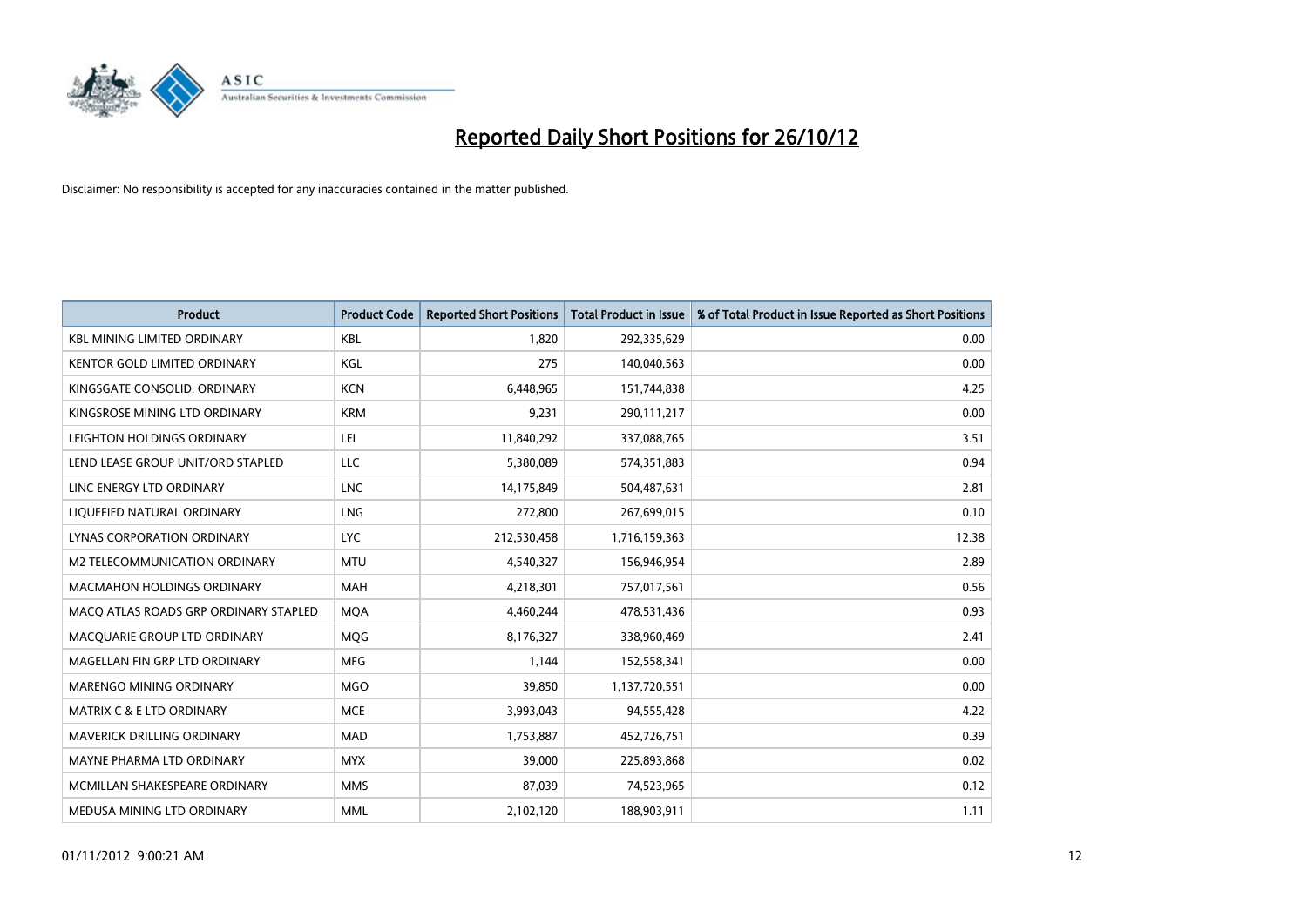

| <b>Product</b>                    | <b>Product Code</b> | <b>Reported Short Positions</b> | <b>Total Product in Issue</b> | % of Total Product in Issue Reported as Short Positions |
|-----------------------------------|---------------------|---------------------------------|-------------------------------|---------------------------------------------------------|
| MELBOURNE IT LIMITED ORDINARY     | <b>MLB</b>          | 492,222                         | 81,965,992                    | 0.60                                                    |
| MEO AUSTRALIA LTD ORDINARY        | <b>MEO</b>          | 1,992,757                       | 586,448,260                   | 0.34                                                    |
| <b>MERMAID MARINE ORDINARY</b>    | <b>MRM</b>          | 1,162,167                       | 223,694,865                   | 0.52                                                    |
| MESOBLAST LIMITED ORDINARY        | <b>MSB</b>          | 17,565,477                      | 284,478,361                   | 6.17                                                    |
| METALS X LIMITED ORDINARY         | <b>MLX</b>          | 140,246                         | 1,651,766,110                 | 0.01                                                    |
| METCASH LIMITED ORDINARY          | <b>MTS</b>          | 57,252,429                      | 880,704,786                   | 6.50                                                    |
| METGASCO LIMITED ORDINARY         | <b>MEL</b>          | 456.356                         | 391,724,302                   | 0.12                                                    |
| MICLYN EXP OFFSHR ORDINARY        | <b>MIO</b>          | 52,243                          | 278,639,188                   | 0.02                                                    |
| MILTON CORPORATION ORDINARY       | <b>MLT</b>          | 12,800                          | 121,625,655                   | 0.01                                                    |
| MINCOR RESOURCES NL ORDINARY      | <b>MCR</b>          | 1,922,560                       | 188,208,274                   | 1.02                                                    |
| MINERAL DEPOSITS ORDINARY         | <b>MDL</b>          | 245,222                         | 83,538,786                    | 0.29                                                    |
| MINERAL RESOURCES, ORDINARY       | <b>MIN</b>          | 4,571,736                       | 185,006,018                   | 2.47                                                    |
| MIRABELA NICKEL LTD ORDINARY      | <b>MBN</b>          | 10,099,336                      | 876,582,736                   | 1.15                                                    |
| MIRVAC GROUP STAPLED SECURITIES   | <b>MGR</b>          | 28,158,242                      | 3,425,587,451                 | 0.82                                                    |
| <b>MOLOPO ENERGY LTD ORDINARY</b> | <b>MPO</b>          | 499,996                         | 245,849,711                   | 0.20                                                    |
| MONADELPHOUS GROUP ORDINARY       | <b>MND</b>          | 5,208,935                       | 90,663,543                    | 5.75                                                    |
| MORTGAGE CHOICE LTD ORDINARY      | <b>MOC</b>          | 2,525,733                       | 123,431,282                   | 2.05                                                    |
| <b>MOUNT GIBSON IRON ORDINARY</b> | <b>MGX</b>          | 2,449,047                       | 1,090,584,232                 | 0.22                                                    |
| MURCHISON METALS LTD ORDINARY     | <b>MMX</b>          | 1,340,216                       | 450,427,346                   | 0.30                                                    |
| <b>MYER HOLDINGS LTD ORDINARY</b> | <b>MYR</b>          | 77,006,667                      | 583,384,551                   | 13.20                                                   |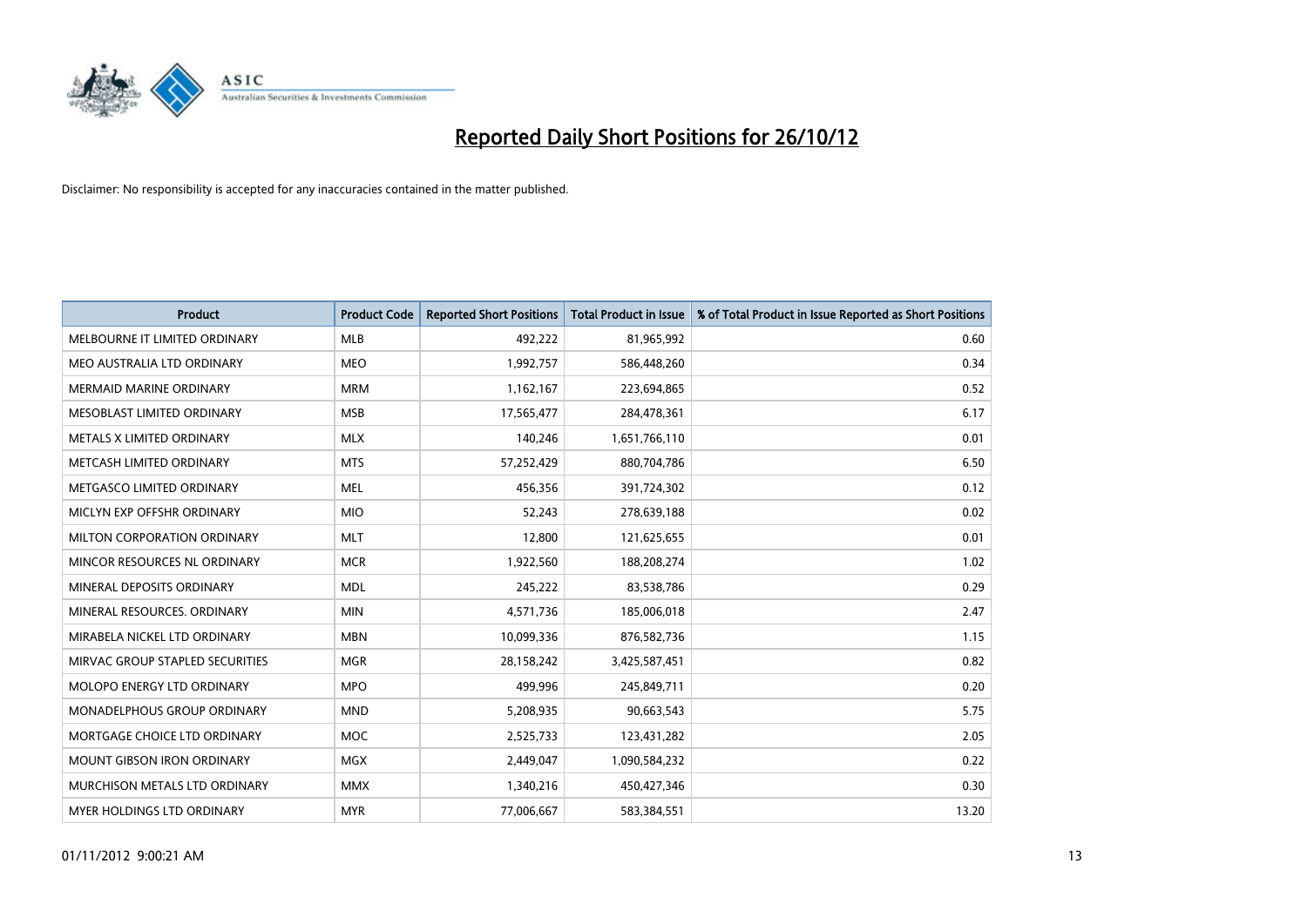

| <b>Product</b>                  | <b>Product Code</b> | <b>Reported Short Positions</b> | <b>Total Product in Issue</b> | % of Total Product in Issue Reported as Short Positions |
|---------------------------------|---------------------|---------------------------------|-------------------------------|---------------------------------------------------------|
| <b>MYSTATE LIMITED ORDINARY</b> | <b>MYS</b>          | 16,727                          | 87,012,663                    | 0.02                                                    |
| NATIONAL AUST. BANK ORDINARY    | <b>NAB</b>          | 14,004,599                      | 2,297,237,138                 | 0.61                                                    |
| NAVITAS LIMITED ORDINARY        | <b>NVT</b>          | 10,200,929                      | 375,367,918                   | 2.72                                                    |
| NEON ENERGY LIMITED ORDINARY    | <b>NEN</b>          | 4,246,989                       | 514,482,934                   | 0.83                                                    |
| NEW HOPE CORPORATION ORDINARY   | <b>NHC</b>          | 2,669,812                       | 830,526,815                   | 0.32                                                    |
| NEW STANDARD ENERGY ORDINARY    | <b>NSE</b>          | 1,078                           | 305,331,847                   | 0.00                                                    |
| NEWCREST MINING ORDINARY        | <b>NCM</b>          | 1,548,301                       | 765,000,000                   | 0.20                                                    |
| NEWS CORP A NON-VOTING CDI      | <b>NWSLV</b>        | 2,913,829                       | 1,549,136,167                 | 0.19                                                    |
| NEWS CORP B VOTING CDI          | <b>NWS</b>          | 1,233,670                       | 798,520,953                   | 0.15                                                    |
| NEWSAT LIMITED ORDINARY         | <b>NWT</b>          | 70,000                          | 233,052,157                   | 0.03                                                    |
| NEXTDC LIMITED ORDINARY         | <b>NXT</b>          | 2,693,767                       | 150,602,388                   | 1.79                                                    |
| NEXUS ENERGY LIMITED ORDINARY   | <b>NXS</b>          | 2,824,139                       | 1,329,821,159                 | 0.21                                                    |
| NIDO PETROLEUM ORDINARY         | <b>NDO</b>          | 105,313                         | 1,390,829,818                 | 0.01                                                    |
| NOBLE MINERAL RES ORDINARY      | <b>NMG</b>          | 4,108,422                       | 655,522,952                   | 0.63                                                    |
| NORFOLK GROUP ORDINARY          | <b>NFK</b>          | 50                              | 158,890,730                   | 0.00                                                    |
| NORTHERN IRON LTD ORDINARY      | <b>NFE</b>          | 4,044,361                       | 475,971,207                   | 0.85                                                    |
| NORTHERN STAR ORDINARY          | <b>NST</b>          | 979,762                         | 423,968,168                   | 0.23                                                    |
| NRW HOLDINGS LIMITED ORDINARY   | <b>NWH</b>          | 3,217,008                       | 278,888,011                   | 1.15                                                    |
| NUFARM LIMITED ORDINARY         | <b>NUF</b>          | 6,468,212                       | 262,662,626                   | 2.46                                                    |
| NUPLEX INDUSTRIES ORDINARY      | <b>NPX</b>          | 48,096                          | 198,125,827                   | 0.02                                                    |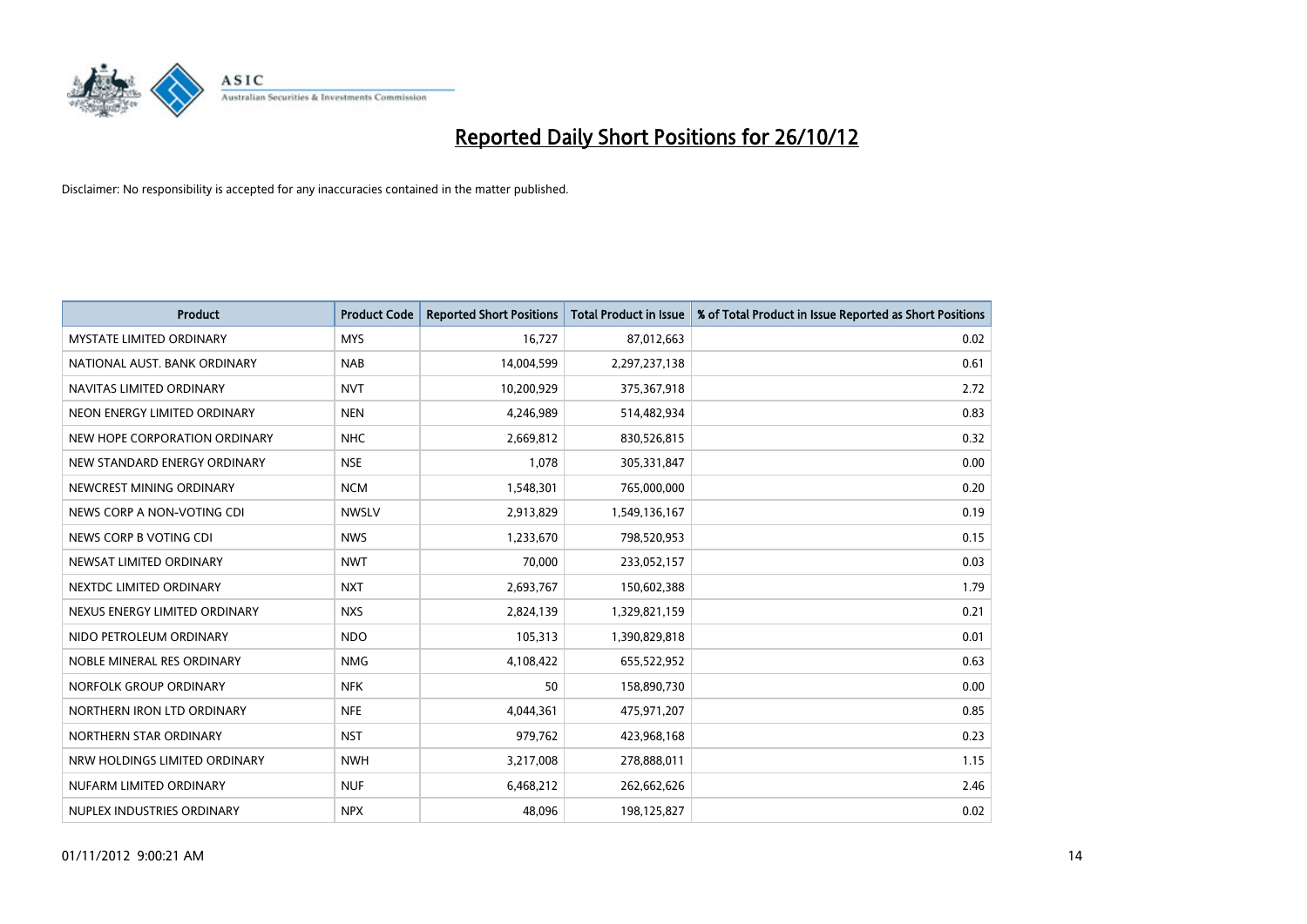

| <b>Product</b>                        | <b>Product Code</b> | <b>Reported Short Positions</b> | <b>Total Product in Issue</b> | % of Total Product in Issue Reported as Short Positions |
|---------------------------------------|---------------------|---------------------------------|-------------------------------|---------------------------------------------------------|
| <b>OAKTON LIMITED ORDINARY</b>        | <b>OKN</b>          | 73,714                          | 91,721,874                    | 0.08                                                    |
| OCEANAGOLD CORP. CHESS DEPOSITARY INT | <b>OGC</b>          | 1,207,558                       | 263,278,752                   | 0.46                                                    |
| OIL SEARCH LTD ORDINARY               | <b>OSH</b>          | 2,350,434                       | 1,334,756,742                 | 0.18                                                    |
| OM HOLDINGS LIMITED ORDINARY          | <b>OMH</b>          | 4,001,140                       | 673,423,337                   | 0.59                                                    |
| ORICA LIMITED ORDINARY                | ORI                 | 2,707,676                       | 365,642,802                   | 0.74                                                    |
| ORIGIN ENERGY ORDINARY                | <b>ORG</b>          | 8,002,261                       | 1,093,611,528                 | 0.73                                                    |
| OROCOBRE LIMITED ORDINARY             | <b>ORE</b>          | 614,729                         | 103,195,029                   | 0.60                                                    |
| OROTONGROUP LIMITED ORDINARY          | ORL                 | 167,210                         | 40,880,902                    | 0.41                                                    |
| OZ MINERALS ORDINARY                  | OZL                 | 5,657,680                       | 303,470,022                   | 1.86                                                    |
| <b>PACIFIC BRANDS ORDINARY</b>        | <b>PBG</b>          | 7,341,363                       | 912,915,695                   | 0.80                                                    |
| PALADIN ENERGY LTD ORDINARY           | <b>PDN</b>          | 58,308,000                      | 836,825,651                   | 6.97                                                    |
| PANAUST LIMITED ORDINARY              | <b>PNA</b>          | 2,328,393                       | 605,443,685                   | 0.38                                                    |
| PANCONTINENTAL OIL ORDINARY           | <b>PCL</b>          | 233,335                         | 1,148,744,096                 | 0.02                                                    |
| PANORAMIC RESOURCES ORDINARY          | PAN                 | 2,622,260                       | 255,681,195                   | 1.03                                                    |
| PAPERLINX LIMITED ORDINARY            | <b>PPX</b>          | 67,945                          | 609,280,761                   | 0.01                                                    |
| PAPILLON RES LTD ORDINARY             | PIR                 | 1,700,666                       | 255,962,388                   | 0.66                                                    |
| PEET LIMITED ORDINARY                 | <b>PPC</b>          | 3,843,922                       | 321,013,141                   | 1.20                                                    |
| PERILYA LIMITED ORDINARY              | PEM                 | 9,806                           | 769,316,426                   | 0.00                                                    |
| PERPETUAL LIMITED ORDINARY            | <b>PPT</b>          | 2,080,731                       | 41,980,678                    | 4.96                                                    |
| PERSEUS MINING LTD ORDINARY           | PRU                 | 4,274,949                       | 457,962,088                   | 0.93                                                    |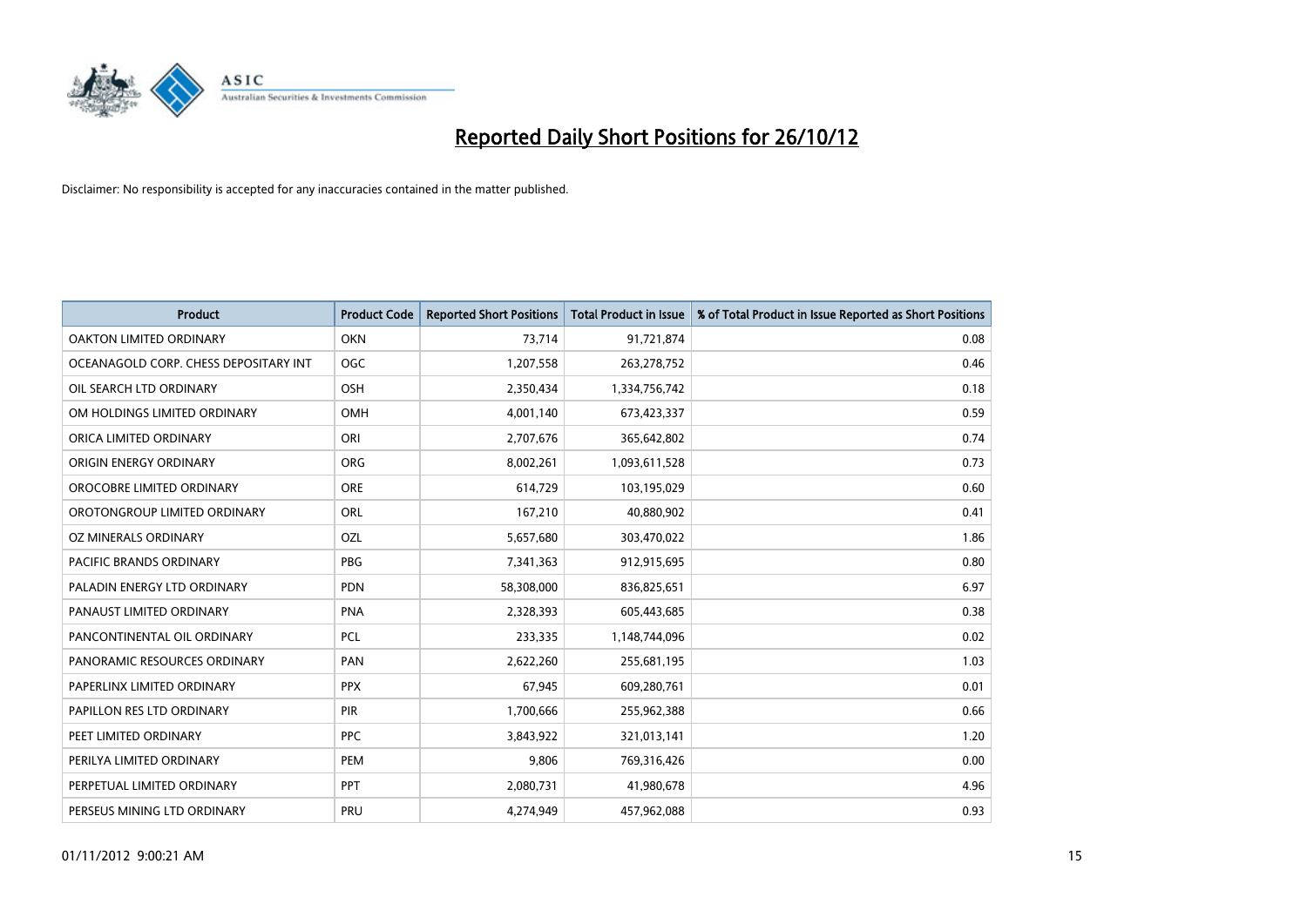

| <b>Product</b>                 | <b>Product Code</b> | <b>Reported Short Positions</b> | <b>Total Product in Issue</b> | % of Total Product in Issue Reported as Short Positions |
|--------------------------------|---------------------|---------------------------------|-------------------------------|---------------------------------------------------------|
| PHARMAXIS LTD ORDINARY         | <b>PXS</b>          | 5,753,567                       | 307,888,389                   | 1.87                                                    |
| PLATINUM ASSET ORDINARY        | <b>PTM</b>          | 11,227,088                      | 561,347,878                   | 2.00                                                    |
| PLATINUM AUSTRALIA ORDINARY    | <b>PLA</b>          | 836,127                         | 504,968,043                   | 0.17                                                    |
| PMI GOLD CORP CDI 1:1          | <b>PVM</b>          | 89,129                          | 75,645,355                    | 0.12                                                    |
| PMP LIMITED ORDINARY           | <b>PMP</b>          | 71,499                          | 323,781,124                   | 0.02                                                    |
| PRANA BIOTECHNOLOGY ORDINARY   | PBT                 | 64,000                          | 340,689,928                   | 0.02                                                    |
| PREMIER INVESTMENTS ORDINARY   | <b>PMV</b>          | 1,011,502                       | 155,260,478                   | 0.65                                                    |
| PRIMA BIOMED LTD ORDINARY      | PRR                 | 6,288,810                       | 1,066,063,388                 | 0.59                                                    |
| PRIMARY HEALTH CARE ORDINARY   | <b>PRY</b>          | 25,131,101                      | 502,983,554                   | 5.00                                                    |
| PRIMEAG AUSTRALIA ORDINARY     | PAG                 | 73,000                          | 266,394,444                   | 0.03                                                    |
| PROGRAMMED ORDINARY            | <b>PRG</b>          | 484,722                         | 118,177,001                   | 0.41                                                    |
| <b>QANTAS AIRWAYS ORDINARY</b> | QAN                 | 19,885,676                      | 2,265,123,620                 | 0.88                                                    |
| OBE INSURANCE GROUP ORDINARY   | <b>OBE</b>          | 55,383,166                      | 1,196,747,582                 | 4.63                                                    |
| OR NATIONAL LIMITED ORDINARY   | <b>ORN</b>          | 9,977,379                       | 2,425,468,941                 | 0.41                                                    |
| ORXPHARMA LTD ORDINARY         | <b>ORX</b>          | 96,662                          | 144,577,206                   | 0.07                                                    |
| QUBE LOGISTICS HLDG ORDINARY   | QUB                 | 7,258,902                       | 924,489,845                   | 0.79                                                    |
| RAMELIUS RESOURCES ORDINARY    | <b>RMS</b>          | 3,362,997                       | 336,256,949                   | 1.00                                                    |
| RAMSAY HEALTH CARE ORDINARY    | <b>RHC</b>          | 2,253,040                       | 202,081,252                   | 1.11                                                    |
| <b>RCR TOMLINSON ORDINARY</b>  | <b>RCR</b>          | 153,463                         | 132,406,265                   | 0.12                                                    |
| <b>REA GROUP ORDINARY</b>      | <b>REA</b>          | 107,098                         | 131,714,699                   | 0.08                                                    |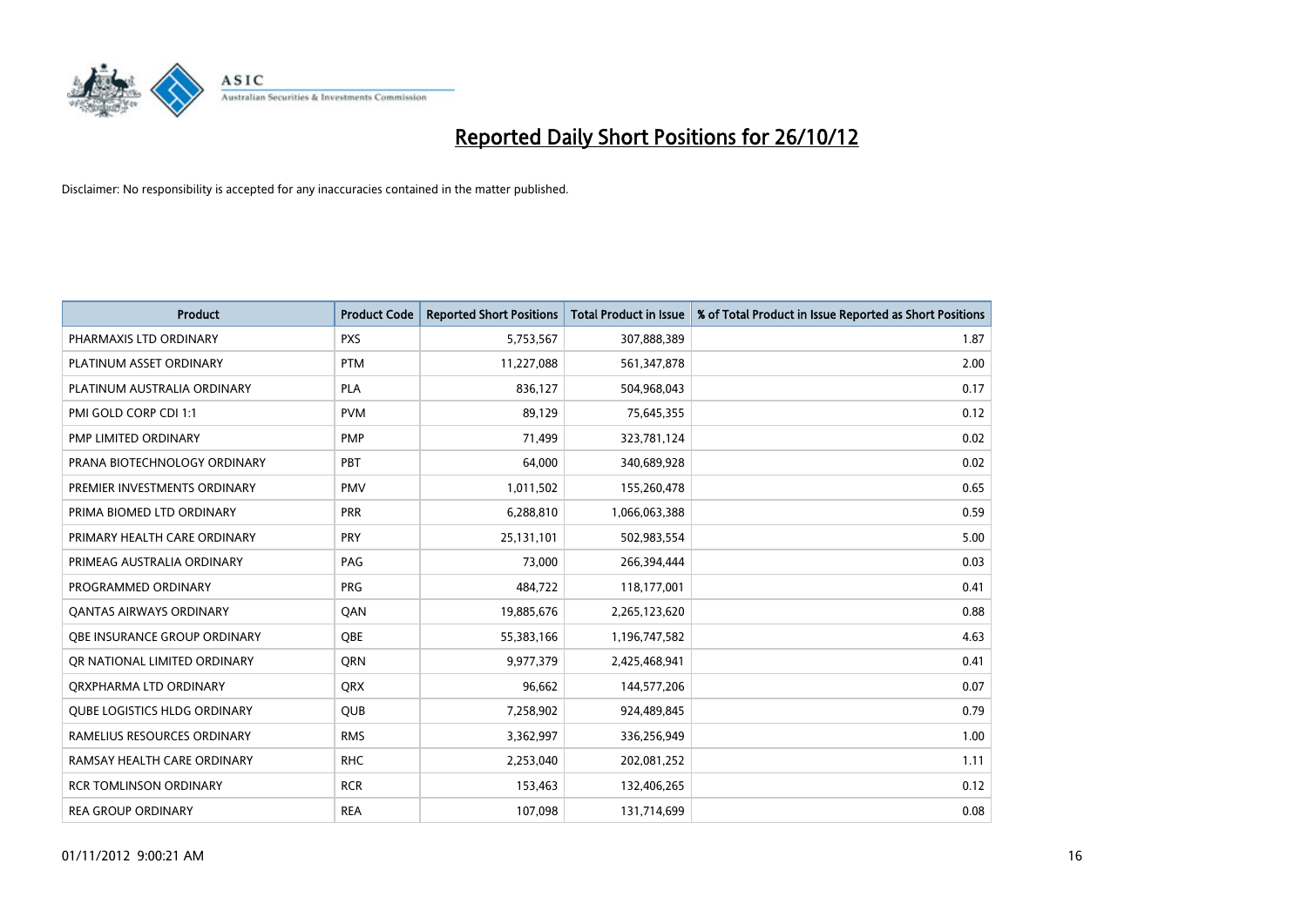

| <b>Product</b>                   | <b>Product Code</b> | <b>Reported Short Positions</b> | <b>Total Product in Issue</b> | % of Total Product in Issue Reported as Short Positions |
|----------------------------------|---------------------|---------------------------------|-------------------------------|---------------------------------------------------------|
| <b>RECKON LIMITED ORDINARY</b>   | <b>RKN</b>          | 1,173,602                       | 129,488,015                   | 0.91                                                    |
| <b>RED 5 LIMITED ORDINARY</b>    | <b>RED</b>          | 85,489                          | 135,488,008                   | 0.06                                                    |
| <b>RED FORK ENERGY ORDINARY</b>  | <b>RFE</b>          | 2,231,786                       | 384,951,719                   | 0.58                                                    |
| REDBANK ENERGY LTD ORDINARY      | AEJ                 | 13                              | 786,287                       | 0.00                                                    |
| REDFLEX HOLDINGS ORDINARY        | <b>RDF</b>          | 19,960                          | 110,762,310                   | 0.02                                                    |
| REECE AUSTRALIA LTD. ORDINARY    | <b>REH</b>          | 500                             | 99,600,000                    | 0.00                                                    |
| REGIS RESOURCES ORDINARY         | <b>RRL</b>          | 703,666                         | 455,170,840                   | 0.15                                                    |
| RENAISSANCE MINERALS ORDINARY    | <b>RNS</b>          | 312,017                         | 197,000,001                   | 0.16                                                    |
| RESMED INC CDI 10:1              | <b>RMD</b>          | 3,070,754                       | 1,556,242,300                 | 0.20                                                    |
| <b>RESOLUTE MINING ORDINARY</b>  | <b>RSG</b>          | 3,555,909                       | 632,071,957                   | 0.56                                                    |
| RESOURCE GENERATION ORDINARY     | <b>RES</b>          | 17,778                          | 262,895,652                   | 0.01                                                    |
| RETAIL FOOD GROUP ORDINARY       | <b>RFG</b>          | 192,658                         | 125,240,114                   | 0.15                                                    |
| REVERSE CORP LIMITED ORDINARY    | <b>REF</b>          | 100                             | 92,382,175                    | 0.00                                                    |
| REX MINERALS LIMITED ORDINARY    | <b>RXM</b>          | 1,260,156                       | 188,907,284                   | 0.67                                                    |
| <b>RHG LIMITED ORDINARY</b>      | <b>RHG</b>          | 35,085                          | 308,483,177                   | 0.01                                                    |
| RIALTO ENERGY ORDINARY           | <b>RIA</b>          | 41                              | 672,259,992                   | 0.00                                                    |
| RIO TINTO LIMITED ORDINARY       | <b>RIO</b>          | 14,608,854                      | 435,758,720                   | 3.35                                                    |
| ROC OIL COMPANY ORDINARY         | <b>ROC</b>          | 1,543,944                       | 683,235,552                   | 0.23                                                    |
| <b>RURALCO HOLDINGS ORDINARY</b> | <b>RHL</b>          | 12,000                          | 55,019,284                    | 0.02                                                    |
| SAI GLOBAL LIMITED ORDINARY      | SAI                 | 5,371,551                       | 206,605,331                   | 2.60                                                    |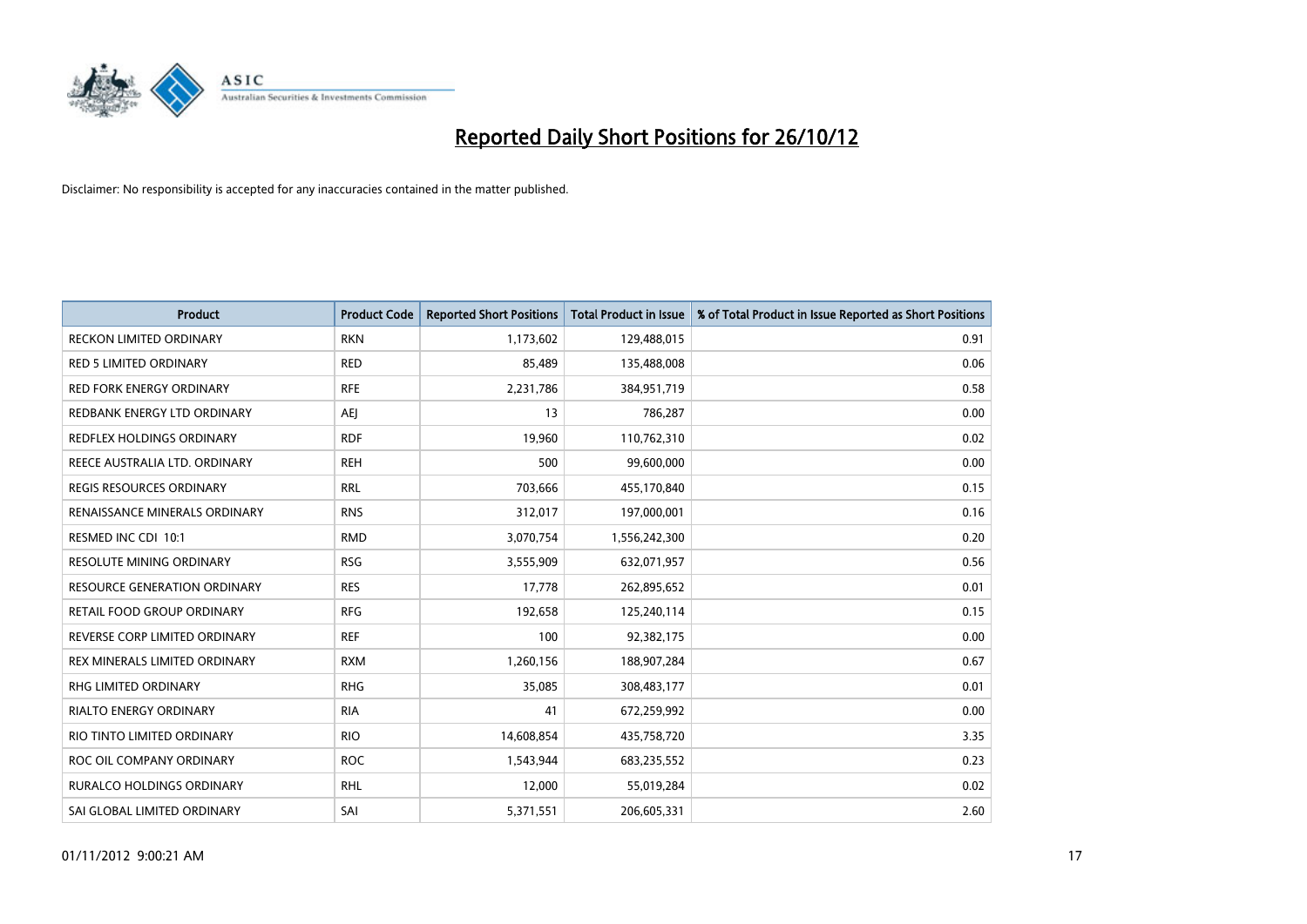

| <b>Product</b>                           | <b>Product Code</b> | <b>Reported Short Positions</b> | <b>Total Product in Issue</b> | % of Total Product in Issue Reported as Short Positions |
|------------------------------------------|---------------------|---------------------------------|-------------------------------|---------------------------------------------------------|
| SALMAT LIMITED ORDINARY                  | <b>SLM</b>          | 1,810,085                       | 159,812,799                   | 1.13                                                    |
| SAMSON OIL & GAS LTD ORDINARY            | <b>SSN</b>          | 6,496,923                       | 1,811,500,663                 | 0.36                                                    |
| SANDFIRE RESOURCES ORDINARY              | <b>SFR</b>          | 2,420,500                       | 152,686,801                   | 1.59                                                    |
| <b>SANTOS LTD ORDINARY</b>               | <b>STO</b>          | 3,181,655                       | 958,839,573                   | 0.33                                                    |
| SARACEN MINERAL ORDINARY                 | <b>SAR</b>          | 3,643,876                       | 594,815,640                   | 0.61                                                    |
| SEDGMAN LIMITED ORDINARY                 | <b>SDM</b>          | 14,136                          | 217,623,797                   | 0.01                                                    |
| SEEK LIMITED ORDINARY                    | <b>SEK</b>          | 9,066,513                       | 337,101,307                   | 2.69                                                    |
| SENEX ENERGY LIMITED ORDINARY            | <b>SXY</b>          | 3,082,116                       | 1,139,734,837                 | 0.27                                                    |
| SERVICE STREAM ORDINARY                  | <b>SSM</b>          | 400                             | 283,418,867                   | 0.00                                                    |
| SEVEN GROUP HOLDINGS ORDINARY            | <b>SVW</b>          | 1,850,174                       | 307,410,281                   | 0.60                                                    |
| SEVEN WEST MEDIA LTD ORDINARY            | <b>SWM</b>          | 21,808,666                      | 999,160,872                   | 2.18                                                    |
| SIGMA PHARMACEUTICAL ORDINARY            | <b>SIP</b>          | 5,596,859                       | 1,186,303,520                 | 0.47                                                    |
| SILEX SYSTEMS ORDINARY                   | <b>SLX</b>          | 892,306                         | 170,143,997                   | 0.52                                                    |
| SILVER LAKE RESOURCE ORDINARY            | <b>SLR</b>          | 15,637,619                      | 225,493,476                   | 6.93                                                    |
| SIMS METAL MGMT LTD ORDINARY             | SGM                 | 7,727,015                       | 204,313,417                   | 3.78                                                    |
| SINGAPORE TELECOMM. CHESS DEPOSITARY INT | <b>SGT</b>          | 4,678,309                       | 140,842,714                   | 3.32                                                    |
| SIRIUS RESOURCES NL ORDINARY             | <b>SIR</b>          | 444,644                         | 188,420,086                   | 0.24                                                    |
| SIRTEX MEDICAL ORDINARY                  | <b>SRX</b>          | 110,000                         | 55,768,136                    | 0.20                                                    |
| SKILLED GROUP LTD ORDINARY               | <b>SKE</b>          | 1,784,251                       | 233,487,276                   | 0.76                                                    |
| SMS MANAGEMENT. ORDINARY                 | <b>SMX</b>          | 577,213                         | 68,900,456                    | 0.84                                                    |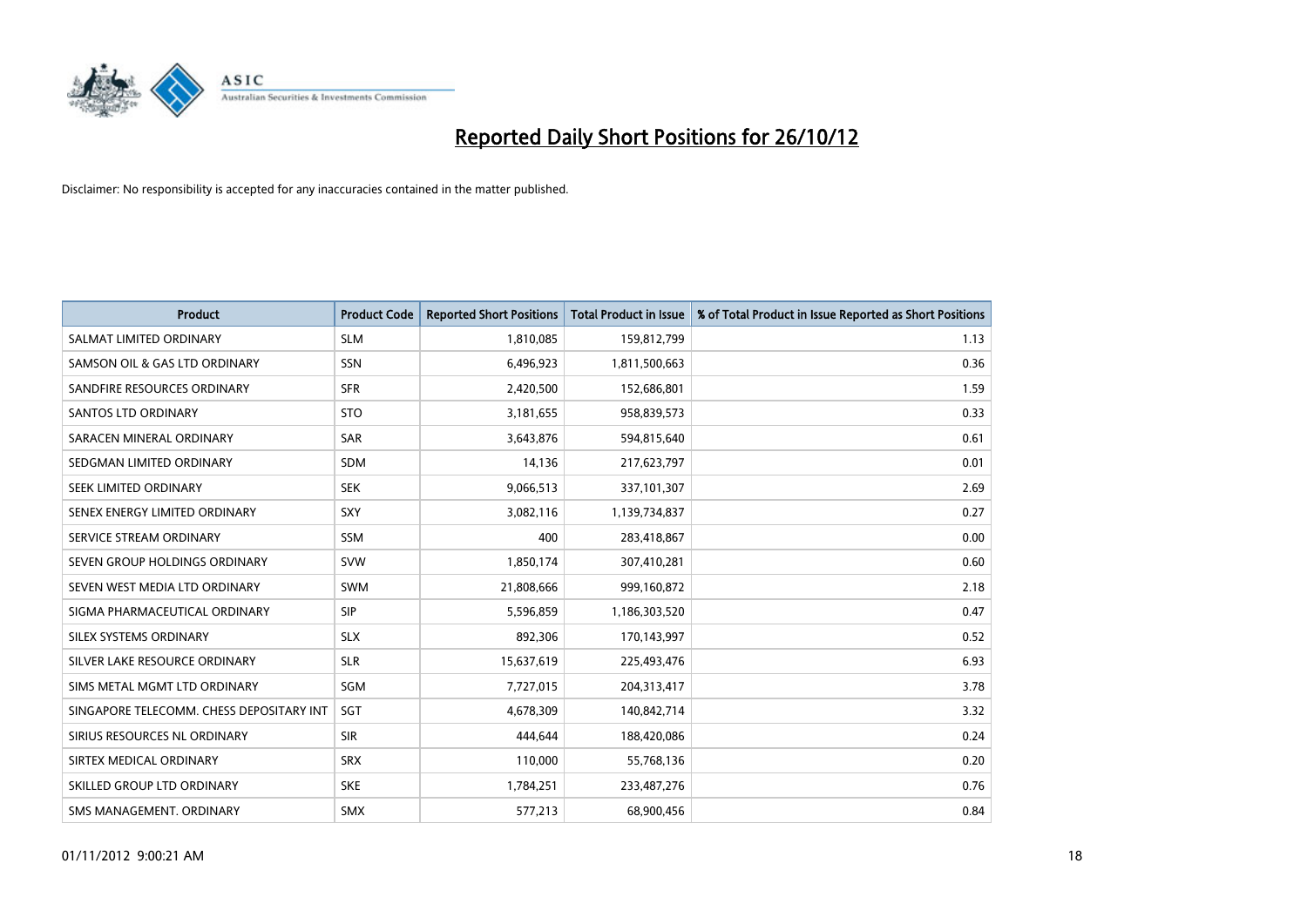

| <b>Product</b>                           | <b>Product Code</b> | <b>Reported Short Positions</b> | <b>Total Product in Issue</b> | % of Total Product in Issue Reported as Short Positions |
|------------------------------------------|---------------------|---------------------------------|-------------------------------|---------------------------------------------------------|
| SONIC HEALTHCARE ORDINARY                | <b>SHL</b>          | 4,447,164                       | 395,565,681                   | 1.12                                                    |
| SOUL PATTINSON (W.H) ORDINARY            | SOL                 | 23,893                          | 239,395,320                   | 0.01                                                    |
| SOUTH BOULDER MINES ORDINARY             | <b>STB</b>          | 134,795                         | 126,732,826                   | 0.11                                                    |
| SP AUSNET STAPLED SECURITIES             | <b>SPN</b>          | 6,308,825                       | 3,339,620,165                 | 0.19                                                    |
| SPARK INFRASTRUCTURE STAPLED NOTE & UNIT | SKI                 | 29,316,033                      | 1,326,734,264                 | 2.21                                                    |
| SPDR 200 FUND ETF UNITS                  | <b>STW</b>          | 2,331                           | 49,759,567                    | 0.00                                                    |
| SPECIALTY FASHION ORDINARY               | <b>SFH</b>          | 2,996,457                       | 192,236,121                   | 1.56                                                    |
| ST BARBARA LIMITED ORDINARY              | <b>SBM</b>          | 4,585,867                       | 488,074,077                   | 0.94                                                    |
| STANMORE COAL LTD ORDINARY               | <b>SMR</b>          | 32,870                          | 179,701,661                   | 0.02                                                    |
| STARPHARMA HOLDINGS ORDINARY             | <b>SPL</b>          | 4,028,430                       | 283,640,060                   | 1.42                                                    |
| STHN CROSS MEDIA ORDINARY                | <b>SXL</b>          | 17,545,538                      | 704,858,524                   | 2.49                                                    |
| STOCKLAND UNITS/ORD STAPLED              | SGP                 | 16,483,695                      | 2,202,657,963                 | 0.75                                                    |
| STRAITS RES LTD. ORDINARY                | SRQ                 | 536,075                         | 1,164,150,159                 | 0.05                                                    |
| STW COMMUNICATIONS ORDINARY              | SGN                 | 177,109                         | 362,798,351                   | 0.05                                                    |
| SUNCORP GROUP LTD ORDINARY               | <b>SUN</b>          | 7,212,050                       | 1,286,600,980                 | 0.56                                                    |
| SUNDANCE ENERGY ORDINARY                 | <b>SEA</b>          | 121,889                         | 277,098,474                   | 0.04                                                    |
| SUNDANCE RESOURCES ORDINARY              | <b>SDL</b>          | 2,294,231                       | 3,049,577,034                 | 0.08                                                    |
| SUNLAND GROUP LTD ORDINARY               | <b>SDG</b>          | 18,391                          | 191,238,877                   | 0.01                                                    |
| SUPER RET REP LTD ORDINARY               | <b>SUL</b>          | 828,139                         | 196,382,811                   | 0.42                                                    |
| SYD AIRPORT STAPLED US PROHIBIT.         | SYD                 | 9,313,633                       | 1,861,210,782                 | 0.50                                                    |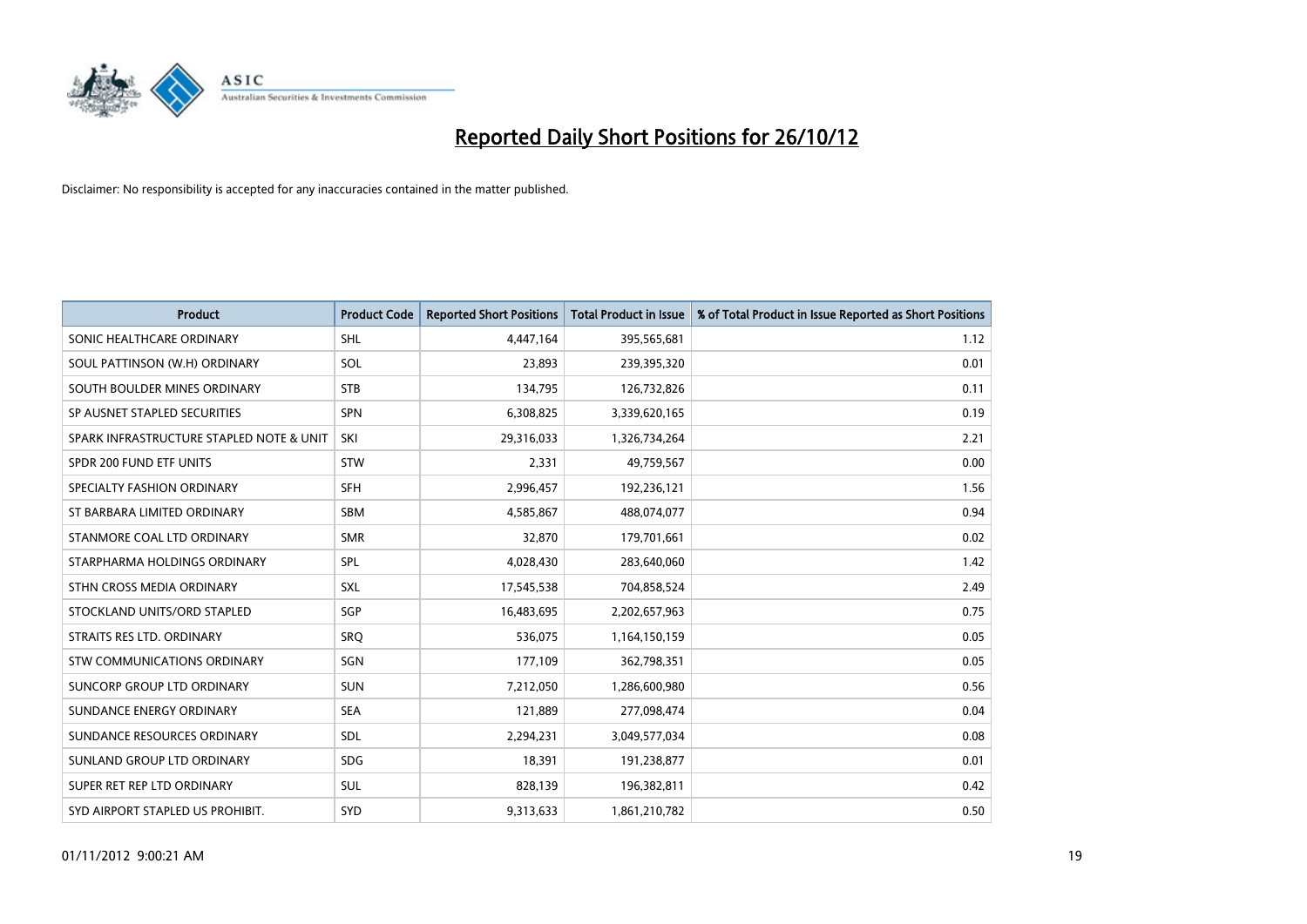

| <b>Product</b>                       | <b>Product Code</b> | <b>Reported Short Positions</b> | <b>Total Product in Issue</b> | % of Total Product in Issue Reported as Short Positions |
|--------------------------------------|---------------------|---------------------------------|-------------------------------|---------------------------------------------------------|
| <b>TABCORP HOLDINGS LTD ORDINARY</b> | <b>TAH</b>          | 14,938,959                      | 734,015,737                   | 2.04                                                    |
| TANAMI GOLD NL ORDINARY              | <b>TAM</b>          | 511,771                         | 261,132,677                   | 0.20                                                    |
| TAP OIL LIMITED ORDINARY             | <b>TAP</b>          | 923,377                         | 241,295,311                   | 0.38                                                    |
| TASSAL GROUP LIMITED ORDINARY        | <b>TGR</b>          | 86,644                          | 146,304,404                   | 0.06                                                    |
| <b>TATTS GROUP LTD ORDINARY</b>      | <b>TTS</b>          | 3,563,513                       | 1,384,791,963                 | 0.26                                                    |
| <b>TELECOM CORPORATION ORDINARY</b>  | <b>TEL</b>          | 13,801,100                      | 1,864,947,439                 | 0.74                                                    |
| TELSTRA CORPORATION, ORDINARY        | <b>TLS</b>          | 14,066,977                      | 12,443,074,357                | 0.11                                                    |
| TEN NETWORK HOLDINGS ORDINARY        | <b>TEN</b>          | 110,399,000                     | 1,437,204,873                 | 7.68                                                    |
| TERANGA GOLD CORP CDI 1:1            | <b>TGZ</b>          | 38,217                          | 162,599,120                   | 0.02                                                    |
| TFS CORPORATION LTD ORDINARY         | <b>TFC</b>          |                                 | 279,621,829                   | 0.00                                                    |
| THE REJECT SHOP ORDINARY             | <b>TRS</b>          | 2,701,343                       | 26,092,220                    | 10.35                                                   |
| THORN GROUP LIMITED ORDINARY         | <b>TGA</b>          | 153,088                         | 146,374,703                   | 0.10                                                    |
| TIGER RESOURCES ORDINARY             | <b>TGS</b>          | 1,037,557                       | 673,470,269                   | 0.15                                                    |
| TOLL HOLDINGS LTD ORDINARY           | <b>TOL</b>          | 20,235,684                      | 717,133,875                   | 2.82                                                    |
| TOX FREE SOLUTIONS ORDINARY          | <b>TOX</b>          | 13                              | 115,311,608                   | 0.00                                                    |
| TPG TELECOM LIMITED ORDINARY         | <b>TPM</b>          | 1,739,653                       | 793,808,141                   | 0.22                                                    |
| TRADE ME GROUP ORDINARY              | <b>TME</b>          | 220,957                         | 396,017,568                   | 0.06                                                    |
| TRANSFIELD SERVICES ORDINARY         | <b>TSE</b>          | 7,958,178                       | 512,457,716                   | 1.55                                                    |
| TRANSPACIFIC INDUST. ORDINARY        | <b>TPI</b>          | 4,623,536                       | 1,578,528,702                 | 0.29                                                    |
| TRANSURBAN GROUP TRIPLE STAPLED SEC. | <b>TCL</b>          | 9,635,672                       | 1,461,665,097                 | 0.66                                                    |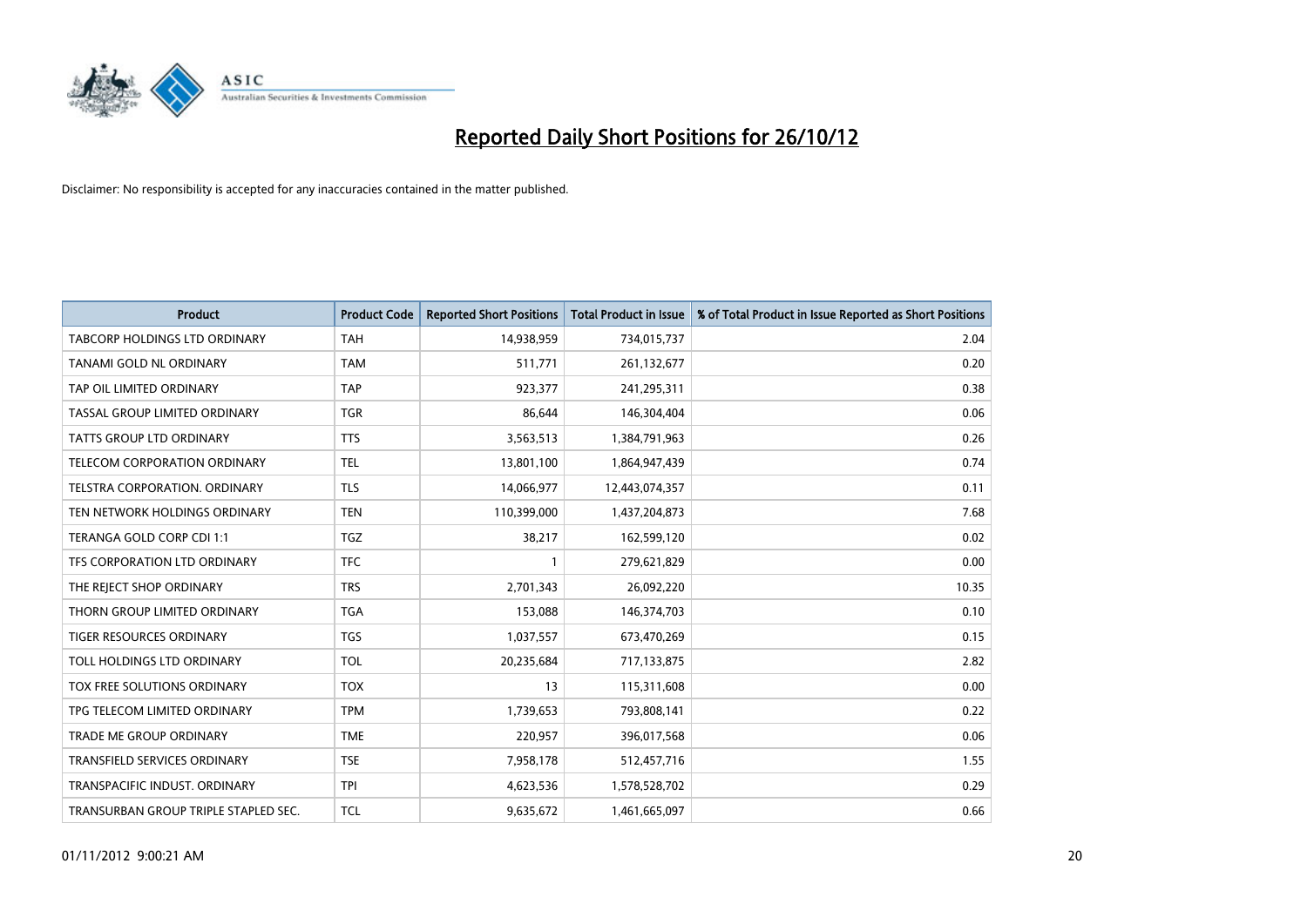

| <b>Product</b>                         | <b>Product Code</b> | <b>Reported Short Positions</b> | <b>Total Product in Issue</b> | % of Total Product in Issue Reported as Short Positions |
|----------------------------------------|---------------------|---------------------------------|-------------------------------|---------------------------------------------------------|
| TREASURY WINE ESTATE ORDINARY          | <b>TWE</b>          | 10,948,327                      | 647,227,144                   | 1.69                                                    |
| TROY RESOURCES LTD ORDINARY            | <b>TRY</b>          | 84,537                          | 91,318,649                    | 0.09                                                    |
| UGL LIMITED ORDINARY                   | UGL                 | 4,878,272                       | 166,315,038                   | 2.93                                                    |
| UNILIFE CORPORATION CDI 6:1            | <b>UNS</b>          | 186,282                         | 252,403,194                   | 0.07                                                    |
| UXC LIMITED ORDINARY                   | <b>UXC</b>          | 1,041,186                       | 307,459,623                   | 0.34                                                    |
| <b>VENTURE MINERALS ORDINARY</b>       | <b>VMS</b>          | 135,674                         | 287,320,170                   | 0.05                                                    |
| <b>VIRGIN AUS HLDG LTD ORDINARY</b>    | <b>VAH</b>          | 19,906,463                      | 2,210,197,600                 | 0.90                                                    |
| VITERRA INC CDI 1:1                    | <b>VTA</b>          | 10                              | 68,629,939                    | 0.00                                                    |
| <b>VOCUS COMMS LTD ORDINARY</b>        | <b>VOC</b>          | 65,874                          | 74,776,058                    | 0.09                                                    |
| <b>WATPAC LIMITED ORDINARY</b>         | <b>WTP</b>          | 8,633                           | 184,332,526                   | 0.00                                                    |
| <b>WDS LIMITED ORDINARY</b>            | <b>WDS</b>          | 7                               | 144,740,614                   | 0.00                                                    |
| <b>WEBIET LIMITED ORDINARY</b>         | <b>WEB</b>          | 330,049                         | 71,065,929                    | 0.46                                                    |
| <b>WESFARMERS LIMITED ORDINARY</b>     | <b>WES</b>          | 23,912,783                      | 1,006,585,045                 | 2.38                                                    |
| WESFARMERS LIMITED PARTIALLY PROTECTED | <b>WESN</b>         | 2,755,965                       | 150,553,765                   | 1.83                                                    |
| <b>WESTERN AREAS NL ORDINARY</b>       | <b>WSA</b>          | 13,102,013                      | 179,735,899                   | 7.29                                                    |
| WESTERN DESERT RES. ORDINARY           | <b>WDR</b>          | 630,929                         | 321,371,029                   | 0.20                                                    |
| WESTFIELD GROUP ORD/UNIT STAPLED SEC   | <b>WDC</b>          | 5,575,946                       | 2,249,809,558                 | 0.25                                                    |
| WESTFIELD RETAIL TST UNIT STAPLED      | <b>WRT</b>          | 18,613,538                      | 3,054,166,195                 | 0.61                                                    |
| <b>WESTPAC BANKING CORP ORDINARY</b>   | <b>WBC</b>          | 33,285,991                      | 3,080,957,113                 | 1.08                                                    |
| WHITE ENERGY COMPANY ORDINARY          | <b>WEC</b>          | 886,053                         | 322,974,494                   | 0.27                                                    |